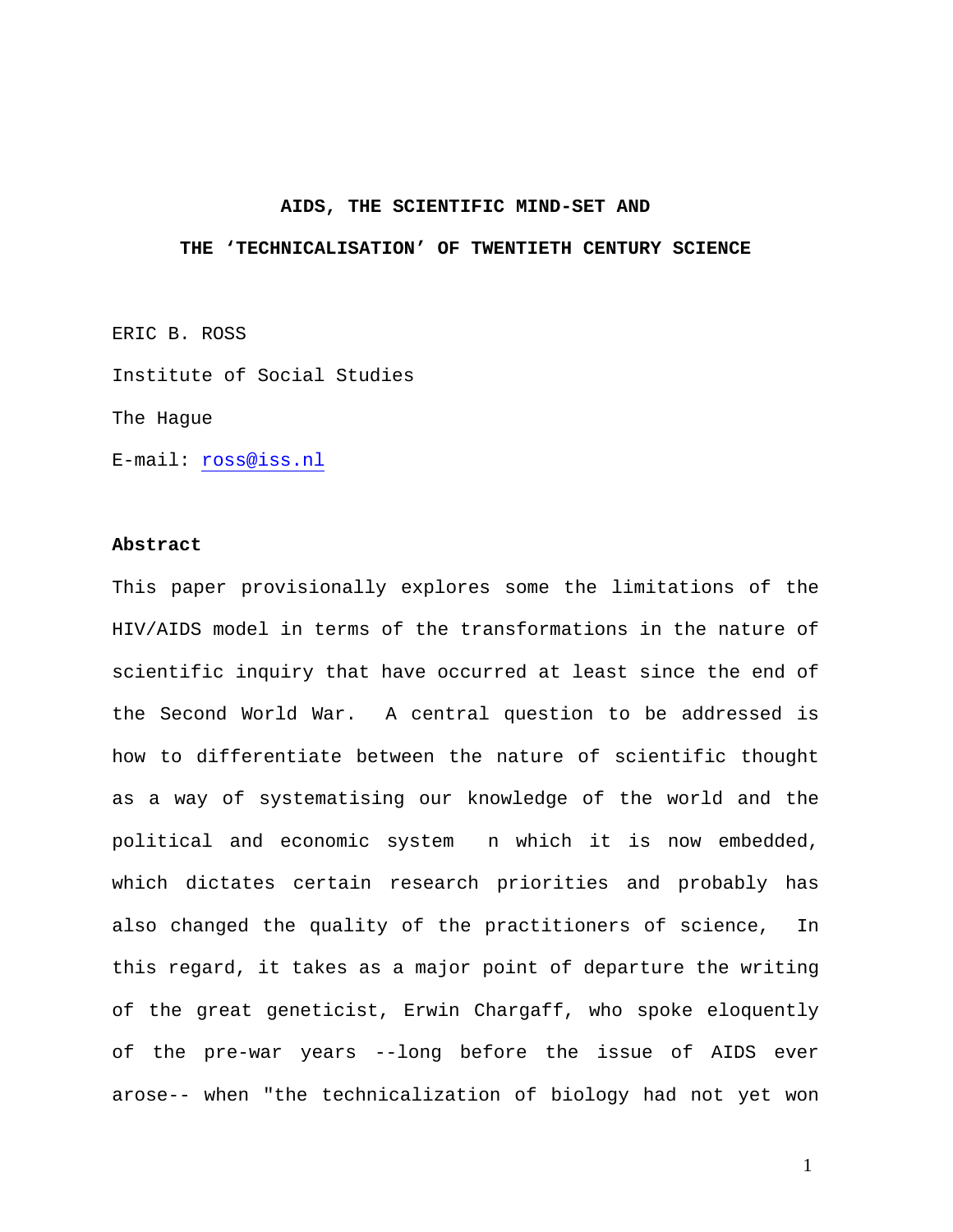its shallow victory." Chargaff's concerns (about the mind-set of scientists) will be addressed as a background to the AIDS issue and as a step toward a different approach to AIDS which can give greater attention to the kinds of social, economic and political questions that scientific enterprise, as it is today, may be unable to address.

#### **INTRODUCTION**

Scientific reasoning provides a way of correcting the ideological assumptions on which the HIV/AIDS model is based; but not if those assumptions go unchallenged. Scientists have to see the value of the challenge. So, what stands in their way? I would suggest that one of the main things, in the case of AIDS, is the way that thinking about it has generally been separated into what apperar to be two mutually exclusive domains: the one epidemiological; the other, sociological. As a result, the science of AIDS is built on incomplete data.

But, this is not particularly surprising. In the decades after the eminent  $19^{th}$  century German pathologist, Rudolf Virchow, wrote that "Medicine is social science or it is nothing," medical science generally took a markedly different road,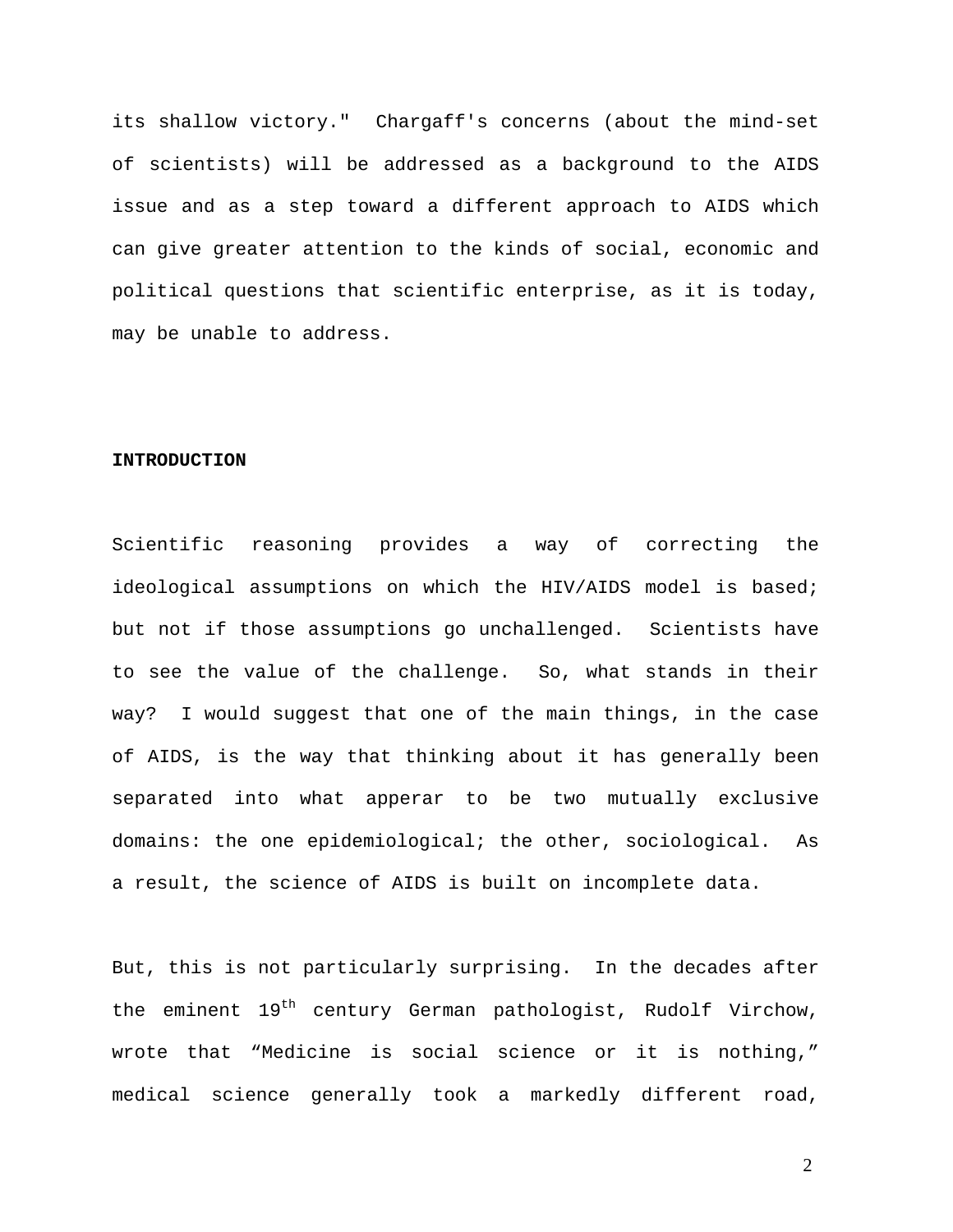becoming increasingly detached from concerns about the social conditions in which the victims of disease lived. Virchow's radical perspective was over-whelmed by the professionalisation of science in general and of medicine in particular, which reflected the advance of Western capitalism and the accompanying transformation of science, medicine and research into sources of profit.

This is not to say that this process was un productive. Between the late  $19^{th}$  century and the 1920's, the labs of inventors such as Thomas Edison and Alexander Graham Bell were transformed into the research and development branches of great multinational corporations and there is no doubt that, backed by enormous capital resources, they could yield impressive results. Between 1937 and 1998, for example, eleven researchers won Nobel prizes for work done while they were at Bell Labs, which was sold by AT&T to Lucent Technologies in 19\_\_ (Lucent Technologies 2002b). But, as Arno Penzias, the co-discoverer of the back-ground radiation of the "big bang," noted of the years after receiving the Nobel and becoming executive director of the Communications Sciences Research Division and, then, Vice President of Research of Bell Labs (a position he occupied for the next fourteen years): "While we [will] continue to pursue scientific excellence in fundamental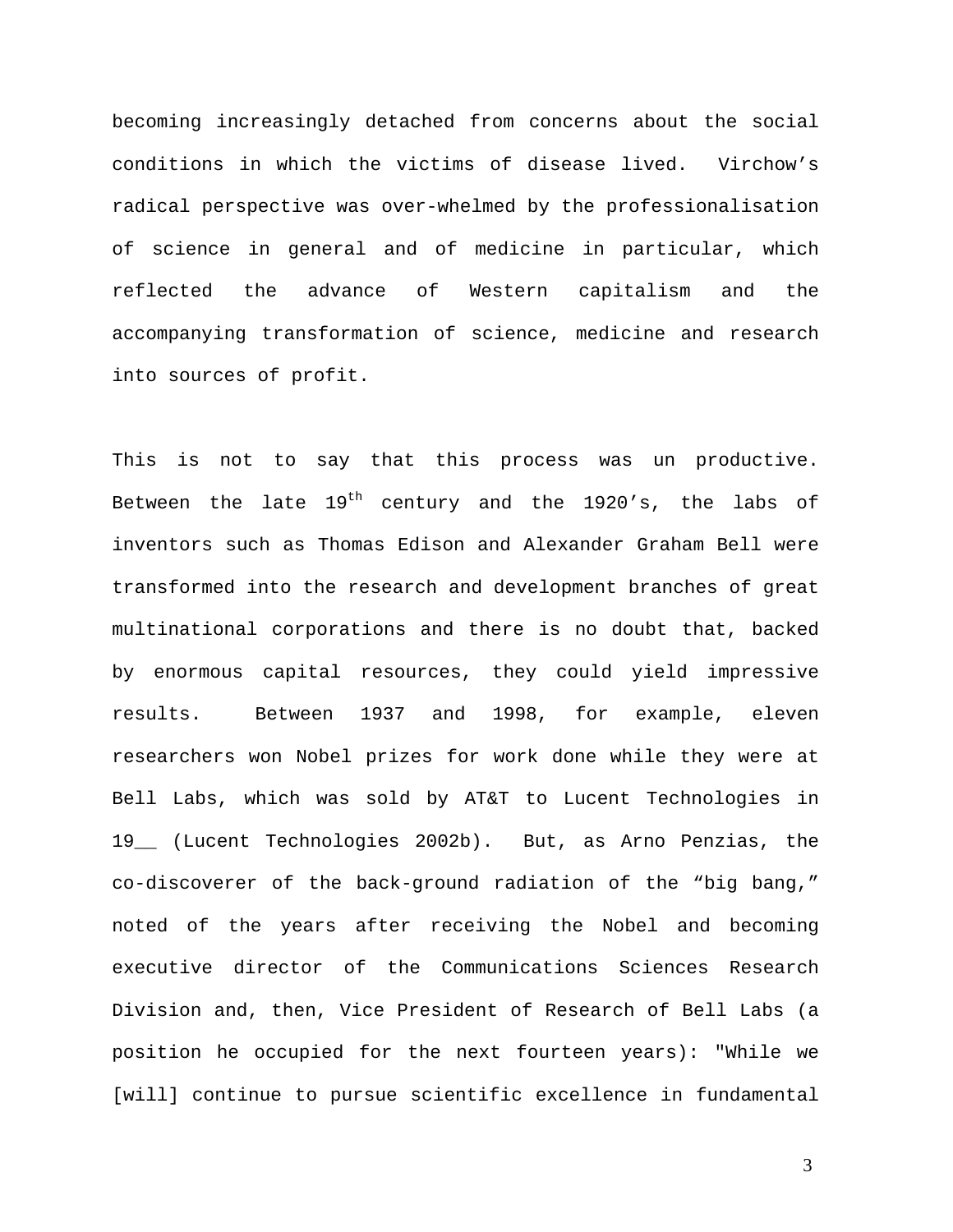areas, most of our scientists seek breakthroughs in targeted areas." That is to say that the best scientists are not only increasingly likely to work for giant corporations –to have access to the resources that enable research at the frontiers of knowledge— but, to pursue their investigations, however imaginatively, within what is ultimately a commercial setting.

Few scientists have commented as openly and poignantly on the transformation of science as mind-set and practice that this entailed as Erwin Chargaff. Like Penzias, Chargaff's family were refugees from Naziism; and, like him, he also embodied a pre-war European sensibility –which was also apparent in such scientists as Einstein, Hans Bethe, Isidor Rabi, Victor Weisskopf, and Wolfgang Pauli. They were all born in Europe, most were of Jewish background and their science had a strong philosophical dimension. And all of them –except Chargaff came together in that watershed moment of modern science, the Manhattan Project. In regard to which, several important points need to be underscored. First, that they all purposefully participated in one of the most momentous scientific enterprises of the  $20<sup>th</sup>$  century, one which set a pattern for modern science as a collective project focused on a specific set of technical objectives defined by non-scientists, policy-makers or business interests. Secondly, that they all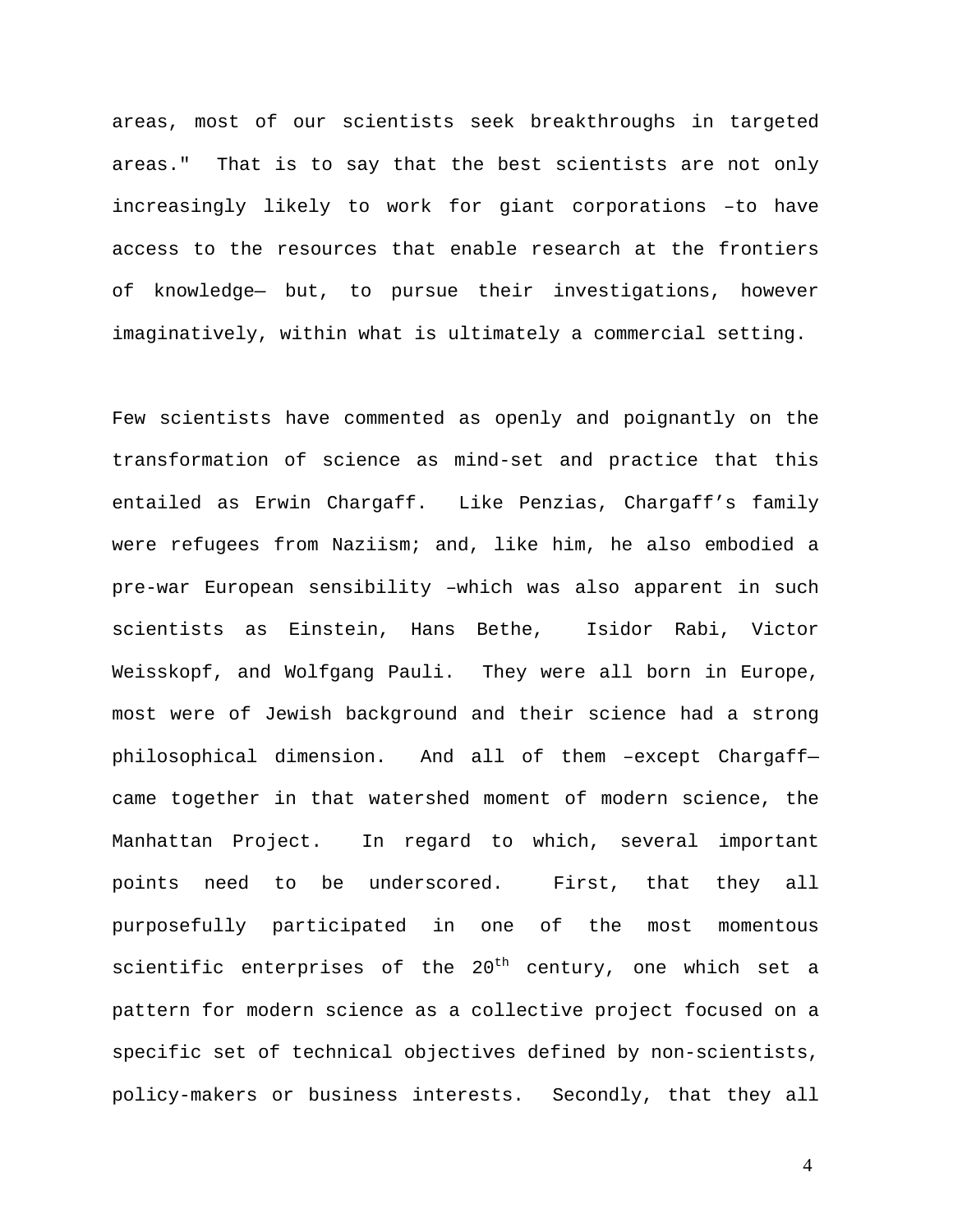tended to view the project as a supreme, even enjoyable technical challenge –a view that was summed up Freeman Dyson, when he wrote: "they did not just build the bomb. They enjoyed building it. They had the best time of their lives while building it." (The Manhattan Project Heritage Preservation Association, Inc. 2002) But, thirdly, and perhaps most importantly, most of them reacted to what they had created with moral despair, which was famously captured in J. Robert Oppenheimer's quote from a verse from the *Bhagavad Gita*: "Now I am become Death, the destroyer of worlds." With the passing of their generation, however, Western scientists would continue to enjoy the technical challenges, but without the guilt.

One can, of course, see in retrospect that the origins of a technicalised science –and the demise of conscience— long predated the Manhattan Project. Associated with the new demands made upon science in the competitive industrial capitalist era at the end of the  $19<sup>th</sup>$  century, it was embodied in the life and work of one of the earliest Nobel laureates, the German chemist Fritz Haber. When he began his career, Germany, without colonies, needed to find artificial means of securing resources that Britain, France and The Netherlands secured from their colonial fiefdoms. Among the most important of these in the early 20<sup>th</sup> century was nitrogen fertilizer and Haber would win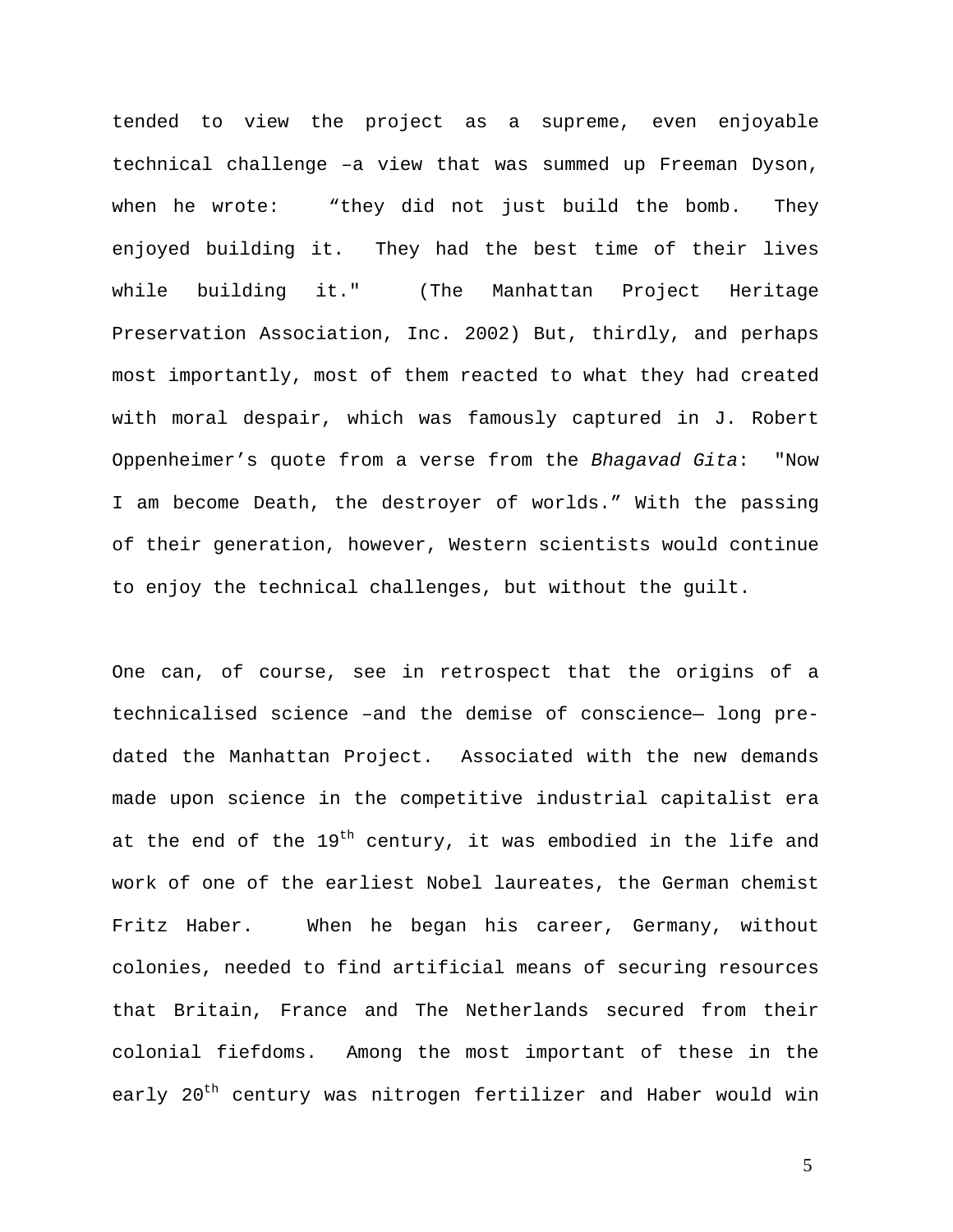the Nobel Prize for Chemistry in 1918 for inventing the process –later elaborated by Carl Bosch (who received the Nobel Prize in 1931)-- for developing the technology to produce ammonia under high pressure. Subsequently, Haber became the Director of the Institute of Physical Chemistry in Berlin.

After Haber was appointed the Chief of the chemistry section in the War Department for Raw Materials, he became interested in the use of chlorine gas and developed a way of delivering it on the battlefield which circumvented the Hague Conventions of 1899 and 1907, which Germany had signed and ratified, and which had limited the use of such weapons. Even Haber's son Ludwig would later write of how "unscrupulous" his father became in these years when he became, in effect, the originator of modern chemical warfare. Indeed, after the war, he continued to develop Germany's poison gas potential. But, in In 1919, after Allied inspectors of his Institute halted research on chemical warfare, Haber switched to research on agricultural pesticides chemical warfare against agricultural pests. He established a firm, the German Society for Pest Control, which developed a product that would later be used during the Second World War by the SS at Auschwitz and other death camps. It was called Zyklon B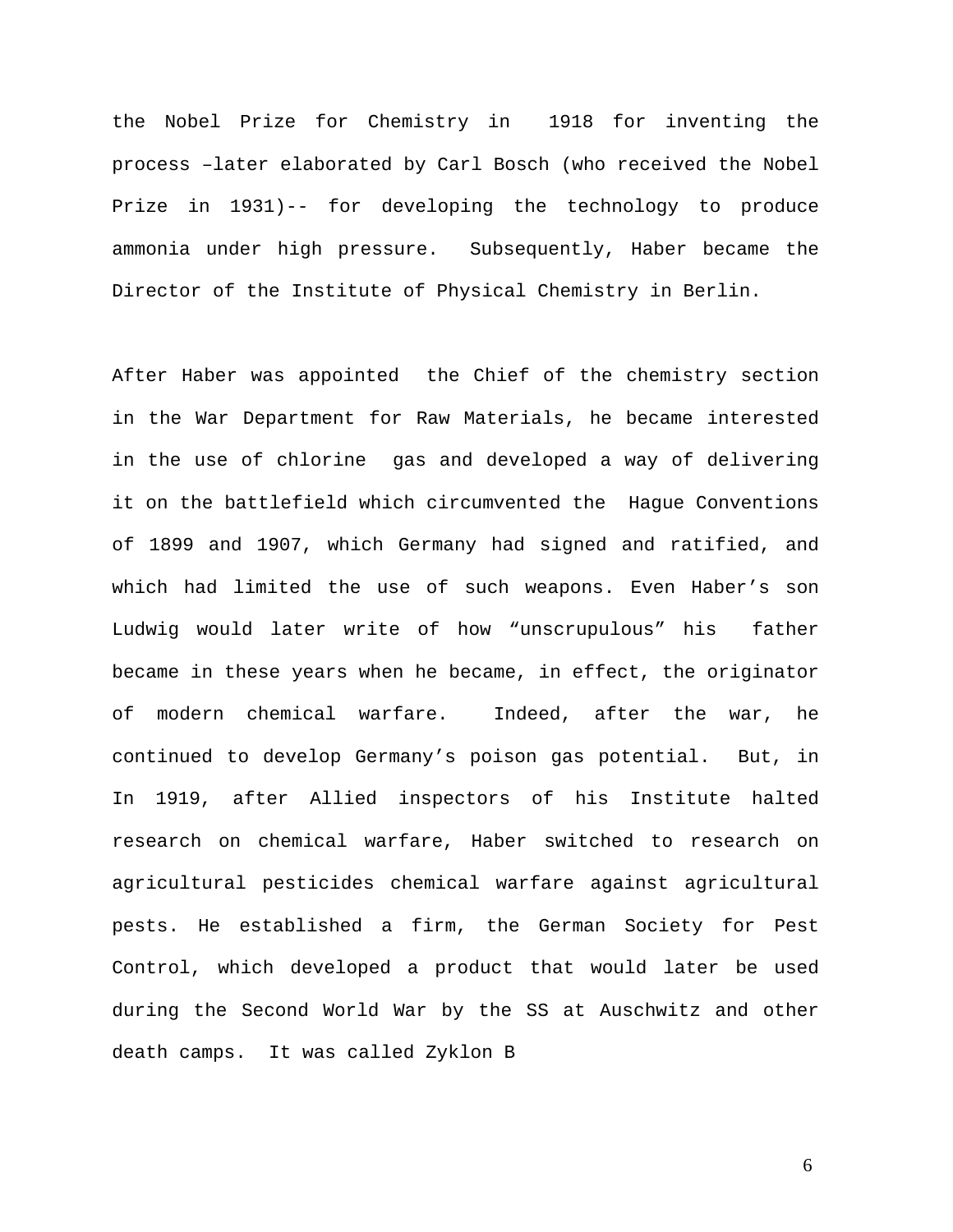It is likely that Haber, an intense German nationalist, saw these developments as more than a purely technical challenge. But, the point is that science per se provided no moral or intellectual immunity for him –or many others— against engagement in such technical projects. Science was already embedded in the political economy of the nations of which such scientists were citizens and they accepted –sometimes hesitatingly, sometimes (after the fact) with remorse, and, increasingly, with no apparent emotion except the joy of meeting the challenge, with too little regard for the human costs or the social consequences.

Chargaff, who found a professional haven in the illustrious chemistry department of Columbia University, was among the few who openly spoke of this insidious transformation in the nature of scientific work and in the ways of thinking of scientists that had characterised thed  $20^{th}$  century. One of the true giants in his field, whose work on nucleic acids made possible the Nobel prize that was won by Watson and Crick, Chargaff would write, in 1980:

I have watched, with increasing dismay and even hopelessness, the ever more rapidly changing scenery of scientific research and also the change in the type of actors who are overcrowding the stage.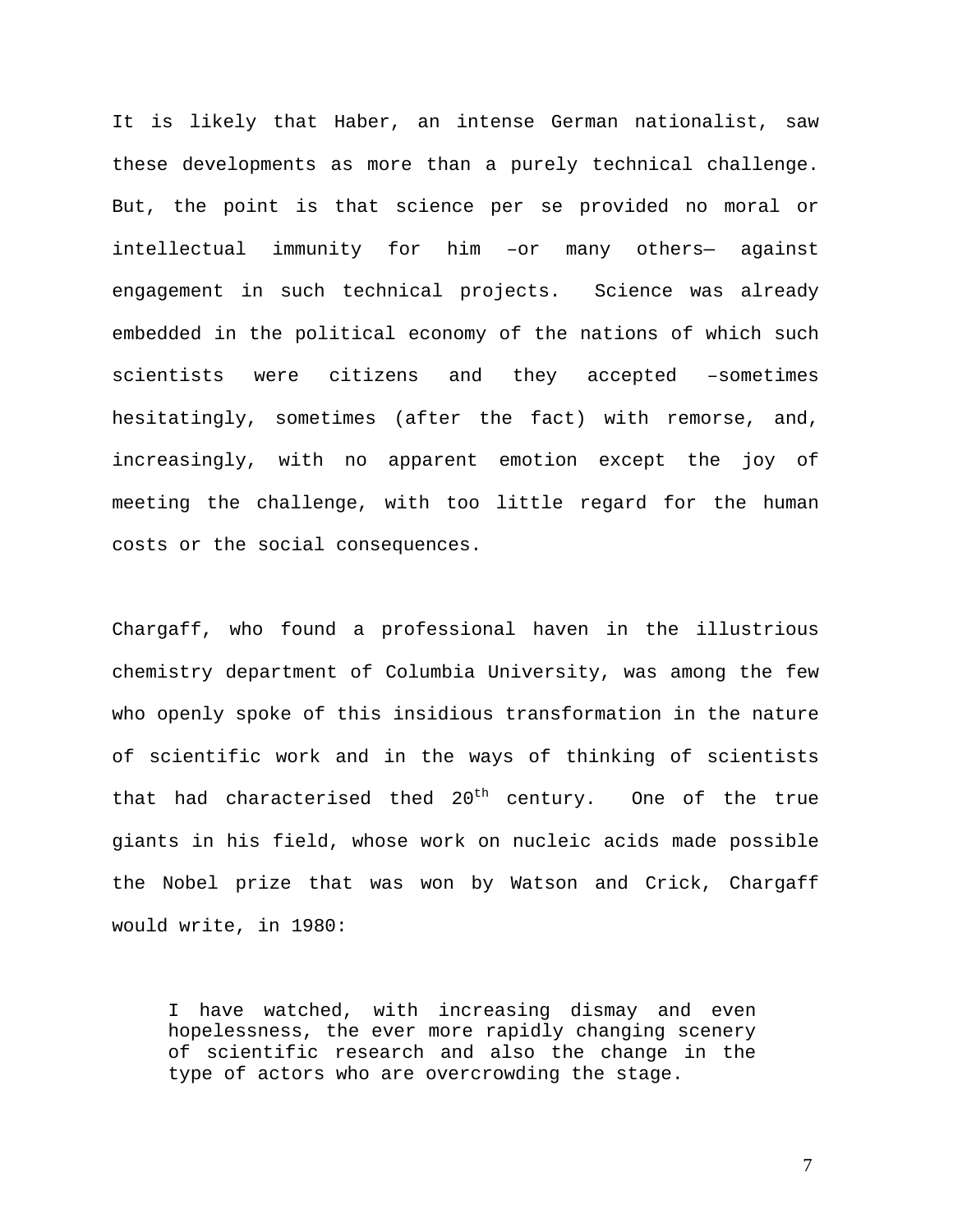#### He went on:

[T]he financial powers and the means of production, that is, the laboratories, etc., have become concentrated in ever fewer hands…the individual scientist can no longer have a voice. In other words, science has become thoroughly politicized, a playball of power networks in which such expressions as "the search for truth" or "the benefit of humanity" must sound unconvincing, and even ridiculous, since everybody knows what and who are behind them. The distance between an Einstein or an Avery and a Vice-President in Charge of Research is very far indeed. They may use the same words, but they mean different things. In my opinion, there is no denying that the face of science has changed more in the last 15 years than it did during all its previous history.

If science in general has increasingly focused on technical solutions, it is perhaps not surprising that medical science has tended to distance itself from Virchow's vision. Epidemiologists and medical researchers generally fail to regard disease in terms of its social and economic dimension. In so doing it has also constructed a model of the efficacy of its technical intervention –and especially its contribution to mortality decline in the West-- which, as Thomas McKeown, the historian of population health and professor of social medicine at the University of Birmingham, pointed out in *The Role of Medicine*: *Dream, Mirage or Nemesis?* (1979), contrary to both popular and professional wisdom, largely pre-dated medical interventions and was, in fact, largely attributable to improvements in the economic environment and, especially, to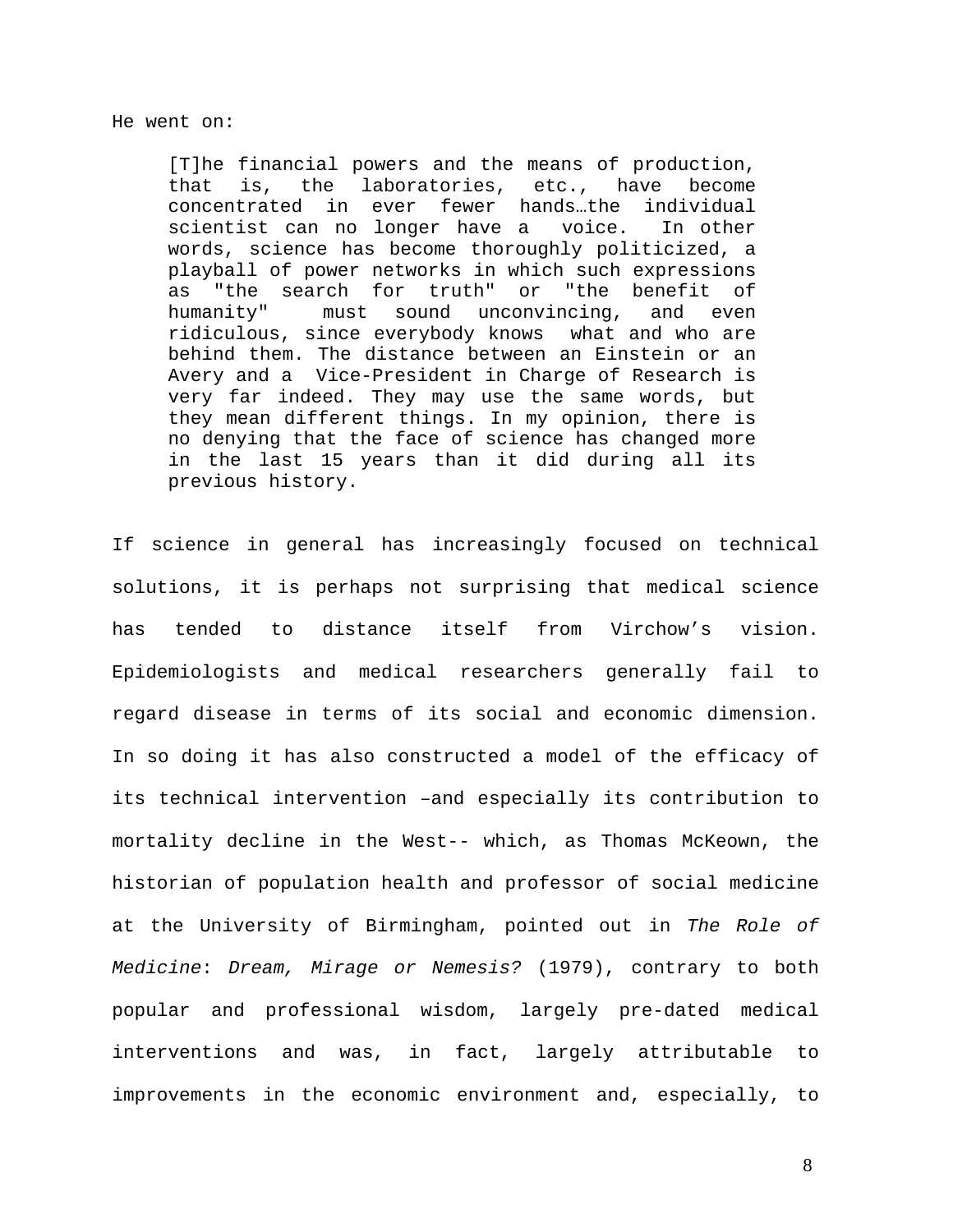better nutrition. Based on this, his last book, *The Origins of Human Disease*, proposed a tripartitite categorisation of disease into 1) prenatal diseases; 2) diseases of poverty; and 3) diseases of affluence (MacKenbach 2004:225).

McKeown's thesis fits well with medical historian Charles Rosenberg's view that "A disease is no absolute physical entity but a complex intellectual construct, an amalgam of biological state and social definition." (quoted in Packard and Epstein 1991:782), a view that should direct our attention to the way that the latter may create such a forceful, yet subtle context that few scientists actually question their initial assumptions --or those of granting agencies== or the economic, social or political interests which have animated them.

#### **PELLAGRA**

By the end of the  $19<sup>th</sup>$  century, the creative tension between the new germ theory and the older models of disease –the miasma, etc.—was more or less resolved. Against the background of an increasingly technical approach to medicine, almost everyone was lnow ooking for a unique pathogen that caused a specific disease. In this context, Koch's famous postulates were an important pre-cautionary tool –then and now-- to prevent correlation from being confused with cause (cf.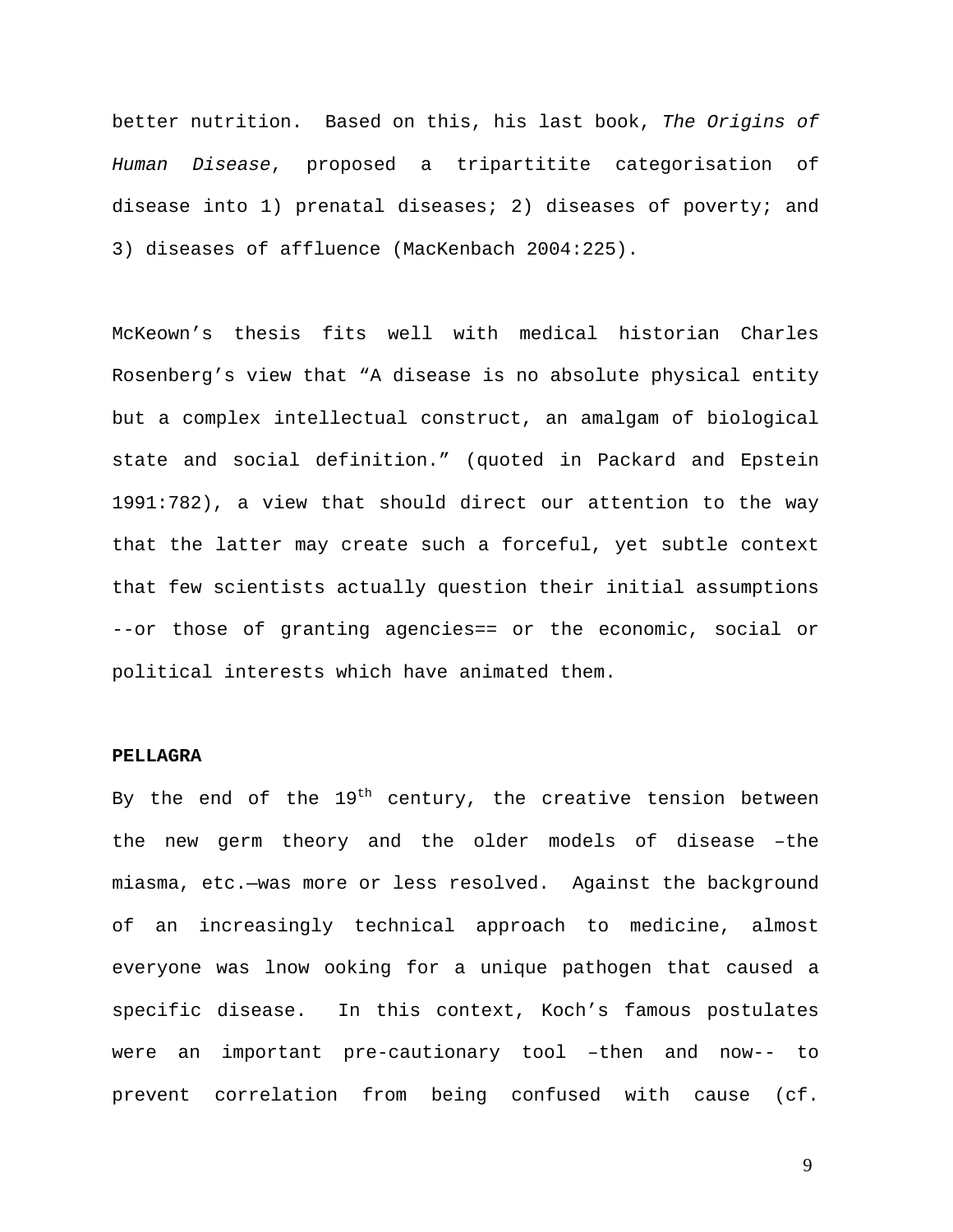Duesberg 19\_\_). Yet, even so, the concept of a single pathogenic agent had powerful adherents among conservative forces hostile to a more dynamic, processiual perspective on disease.

The best example was pellagra, a disease which was spreading rapidly through the Southern United States in the decade before the First World War and was widely regarded as caused by an infectious agent, albeit one which was often linked by eugenicists to a hereditable disposition to infection on the part of the poor (Chase 1977:201-205). This interpretation was definitively challenged by the research of U.S. Public Service physician Joseph Goldberger, who demonstrated that pellagra was a dietary deficiency caused chiefly by poverty (Chase 1977:205- 207). Yet, Goldberger's conclusions were resisted; and as Chase notes, "Between 1914, the year Goldberger discovered the cause of pellagra, and 1928, the year of his untimely death…the reported pellagra deaths multiplied eightfold." (Chase 1977:212) But, the situation was actually far worse, because pellagra cases were severely under-reported and, in many instances, the condition predisposed people to die from a wide range of other diseases (Chase 1977:212). In particular, in many cases, throughout the U.S. South before the Second World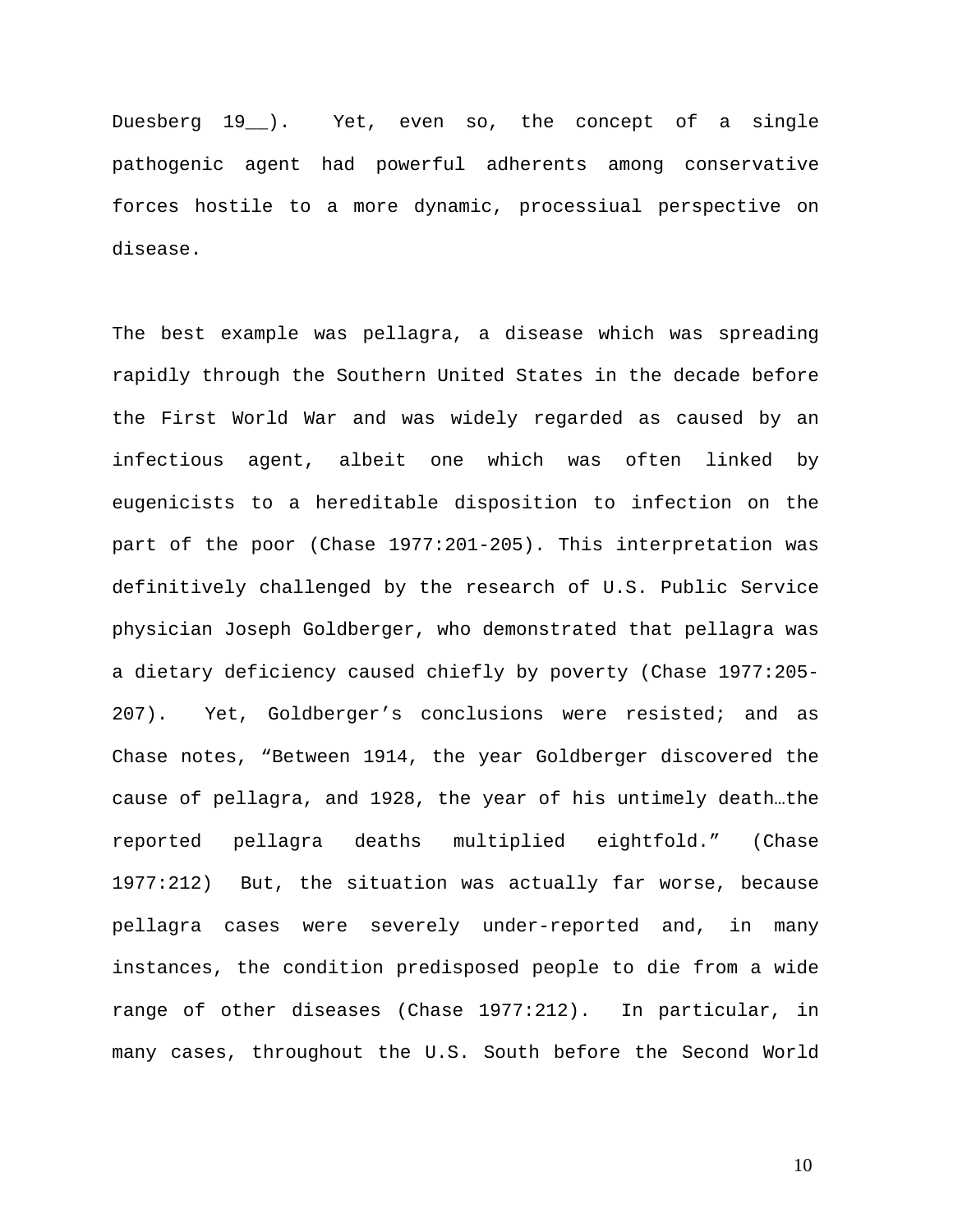War, pellagra, hookworm and malaria all interacted to produce the observed patterns of morbidity and mortality.

In the case of hookworm, one should be quite emphatic about the role of material deprivation. Infection in humans by helminth nematode parasites through contact with contaminated soil – usually because people lack shoes—is due to intestinal blood loss. But, in fact, "hookworm disease" occurs when urin deficiency anemia results from blood loss exceeding dietary intake of protein and iron (Hotez et al. 2004:800).

### **Burkitt's Lymphoma**

Today, of course, we should have no problem placing pellagra or hookworm in McKeown's category, "diseases of poverty." But, consider a rather less obvious and more complex disease -- Burkitt's Lymphoma-- which was first described in 1968 by Denis Burkitt at Makerere University, and the epidemiology of which still remains obscure (Chase 1982: 327). It has long been known that BL, which is most commonly found in East African countries such as Uganda, has a decided relationship to a human herpes virus known as Epstein Barr. But, at the same time, "The correlation between the geographic and climatic distribution of holoendemic malaria and endemic BL in equatorial Africa has long been recognized and malaria is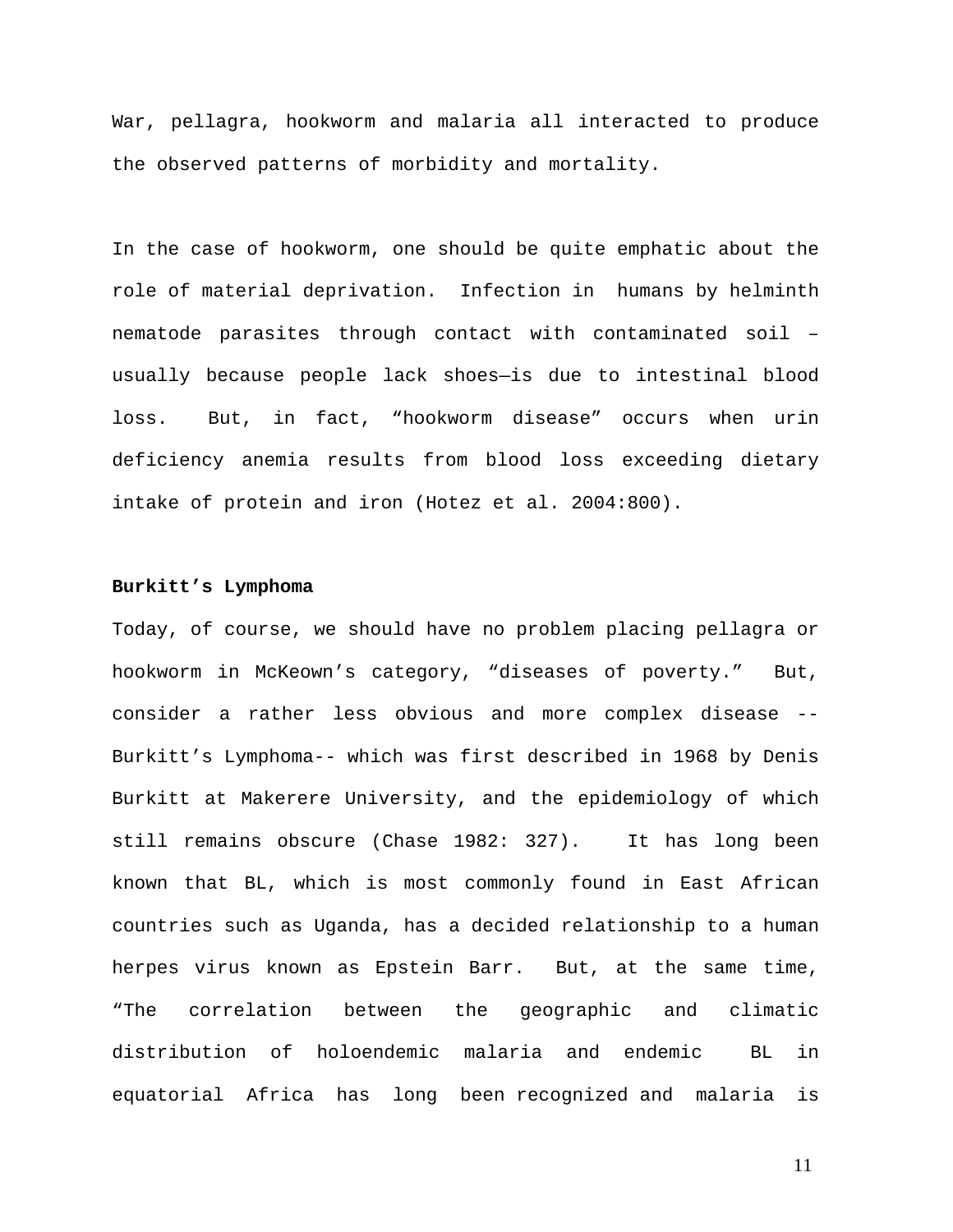regarded as an important co-factor in the disease." (Cardy, Sharp and Little 2001:300) But, the situation is even more complex:

Studies in endemic areas indicate that BL is closely associated with EBV. However, this association does not explain the geographical distribution of BL since the majority of tumours in low-risk areas do not appear to be associated with EBV. Nor does it explain its relationship with age or the predominance in males. Given the ubiquitous nature of EBV and the geographical variation of its association with BL, other factors are clearly involved. These may include dietary habits, malnutrition, exposure to certain plant species, arboviruses, other infections and genetic susceptability. The factor most discussed is persistent and heavy infection with malaria, since the geographical distributions of holoendemic malaria and BL are similar. Changes in the transmission of malaria have been associated with changes in the incidence of BL, although the relationship is unclear and sometimes contradictory. The association may depend on the transmission intensity of malaria, rather than the simple occurrence of falciparum malaria. Again, additional factors must be involved since large numbers of people in equatorial Africa are infected with both EBV and malaria, yet few develop BL. The possible role of arboviruses has received relatively little attention. Clustering of BL is compatible with many etiologic models including involvement of an infectious agent, a carcinogen, genetics, selective population movement or simultaneous operation of multiple factors (Cardy, Sharp and Little 2001:303).

Many considerations suggest that Burkitt's Lymphoma may be regarded, in McKeown's terms, partly as a pre-natal disease, affected by certain genetic factors, and in part as a disease of poverty, with a possible relationship both to malaria, the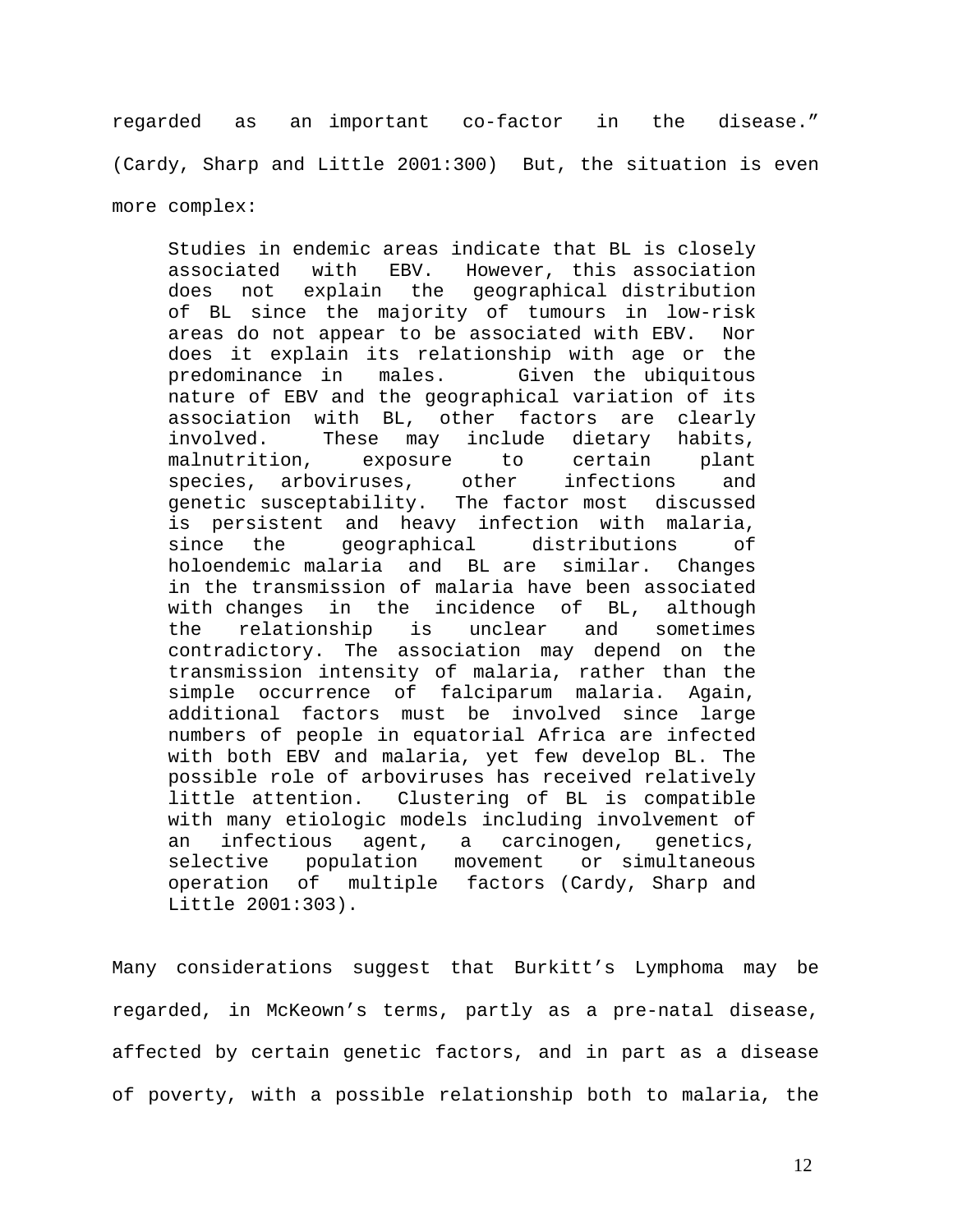distribution of which is closely associated with the colonial and post-colonial development history of Sub-Saharan Africa, and to poverty and poor nutrition (Cardy, Sharp and Little 2001:3030).

With time, the socio-economic context of a wide variety of diseases –most recently, for example, cervical cancer in Mexico (Palacio-Mejia 2003)—has been found to offer new insights into their distribution and prevalence.

The question to pose, then, is why, in the light of what we know of diseases such as pellagra or hookworm and Burkitt's Lymphoma, why in the light of recent research that suggests a strong poverty factor in the pattern of diseases such as cervical cancer, modern medical science reverted to a narrow technical search for the "cause" of AIDS. If the reason is similar to which kept Goldberger's insights into pellagra from gaining headway in the early part of the 20<sup>th</sup> century, it raises fundamental questions about whether we can expect the scientific mind to help free us from the constraints of the dominant economic and political ideologies of our time, until it itself is freed from orthodox assumptions.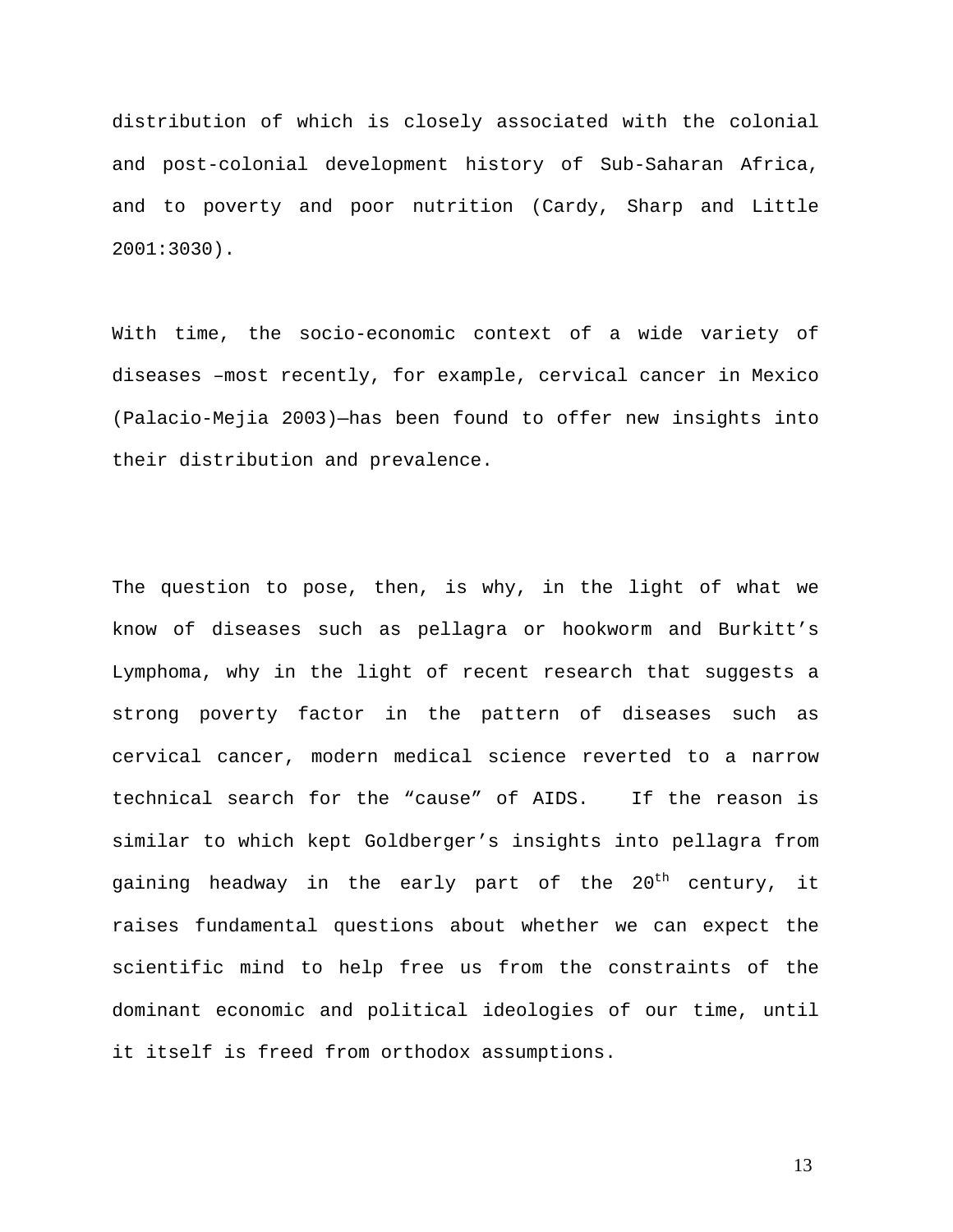In the case of Burkitt's Lymphoma, an additional point needs to be made. Cardy et al. (2001:303) note that there has been little recent research on BL in areas of high-risk, while "most recent publications are molecular studies, such as those of chromosomal breakpoint location and gene expression, and deal with BL in a Western setting." In other words, scientific research has tended to emphasis a highly technical aspect of a potentially wider, more complex problem, at the expense of other, potentially more productive lines of research where genetic, microbial and social factors interact. Has this happened again in the case of AIDS?

#### **AIDS in Sub-Saharan Africa: Beyond HIV**

Underdevelopment in much of Sub-Saharan Africa has long been ascribed to a population "problem." (Ross in press; cf. Ross 1998) A 1991 report by the UN Population Fund (UNFPA), for example, noted that, while Kenya's economy since independence had been among the best performers in Sub-Saharan Africa, "the benefits of a strongly growing GNP have been markedly reduced by population growth." (UNFPA 1991:95). The report also attributed declining agricultural production to the pressure of population on the environment which, it argued, drove people into the cities where unemployment is rife (Ibid: 96). Little attention was paid, however, to the fact that the seeming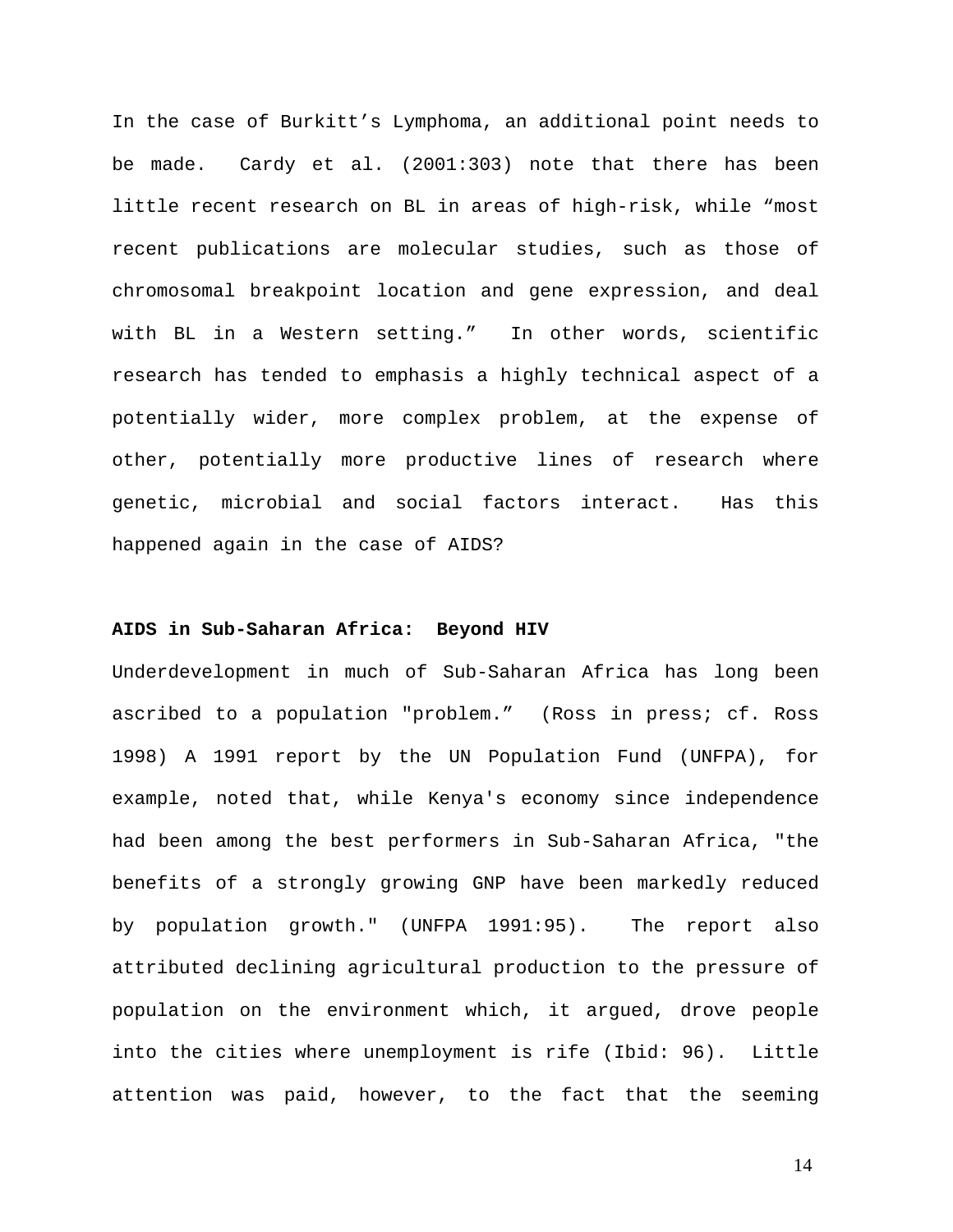evidence of Malthusian pressures –such as migration out of rural communities-- was, in fact, closely tied to the way that colonial economies confined indigenous Africans to inadequately resourced areas, while their post-colonial successors did remarkably little to redress this legacy.

For a number of reasons that I have discussed at length elsewhere (Ross in press). Malthusian views –rooted in colonial assumptions about African sexuality-- carried over into the independence era. In Kenya, for example, the government demographer, John Blacker, located in the Ministry of Planning and Development (MPD), argued that the slowing of Kenya's population growth rate was essential to ensure the new country's economic development (Watkins and Hodgson 1998:17). According to Ajayi and Kekovole, such concerns "have been a recurring theme in national development plans from the first (1966-70) to the current  $8<sup>th</sup>$  development plan (1997-2001) (Ajayi and Kekovole: 115). Most importantly, they were given the imprimatur of the New York-based Population Council by its famous mission to Kenya, at the request of the MPD, in 1968 (Bondestam 1980:159-160). The Population Council's report unambiguously asserted that any effort to narrow the gap between people's aspirations and economic development depended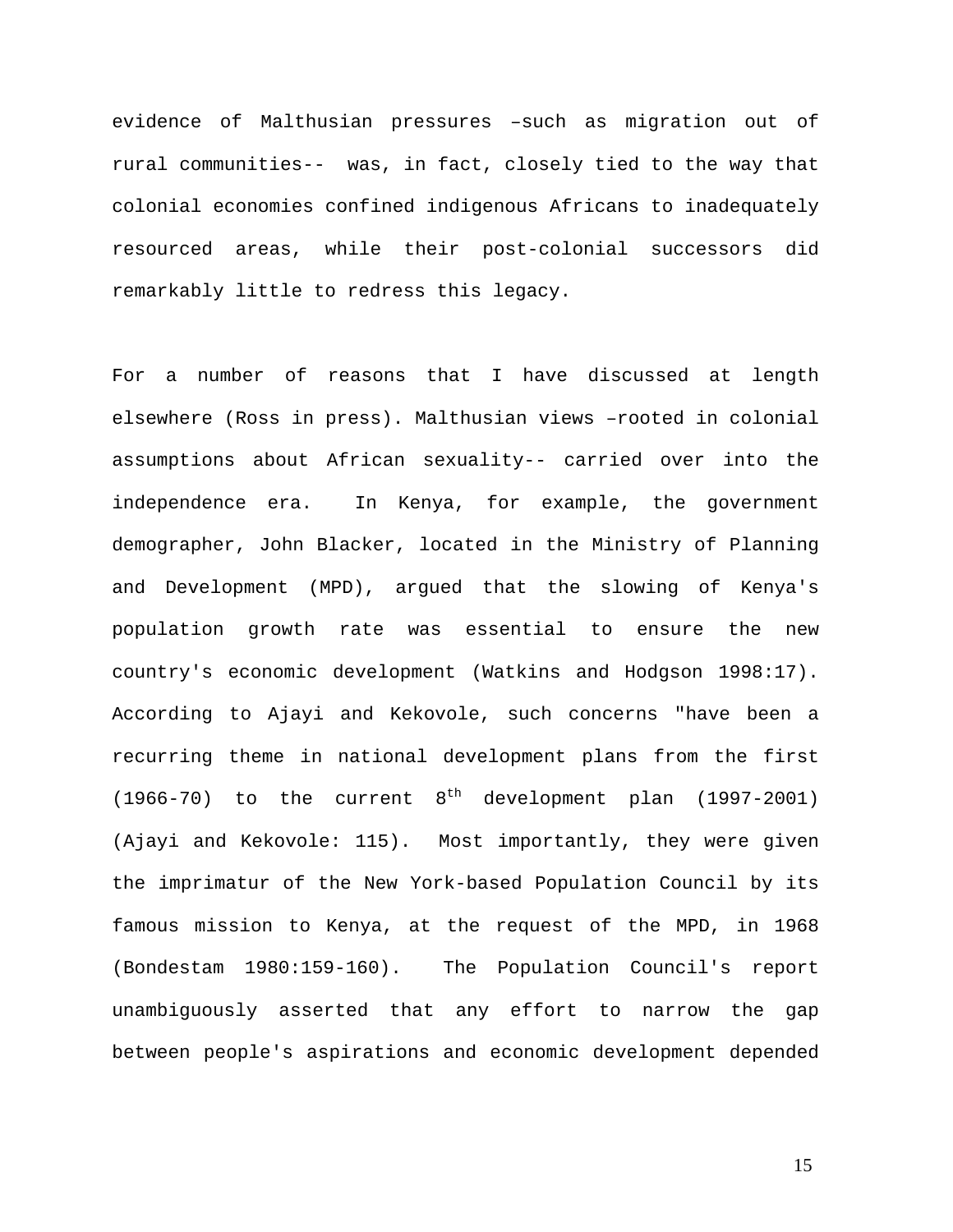on ä program directed toward a decrease in the rate of population growth." (quoted in Bondestam 1980:162).

Nevertheless, until the early seventies, the Kenyan economy was regarded as fairly successful, with an annual GDP growth rate of over 5 percent, even though the benefits of economic growth were not equitably distributed and the incidence of poverty was high. But, according to the Eastern Africa Multidisciplinary Advisory Team (EAMAT) of the International Labor Organization, the situation

worsened considerably during the following decades. A recent study shows that the level of absolute poverty in 1994 was around 44 per cent; for the urban areas it was 29 per cent, while for the rural areas it was nearly 47 per cent (1999:9).

As a result, according to a recent paper by the Central Organisation of Trade Unions (COTU) in Kenya, the country "entered the  $21^{st}$  century facing what is arguably the worst economic crisis since the country gained independence."

In spite of this, by 1998, the International Monetary Fund was taking credit for an "African economic renaissance," claiming, along with the World Bank, that the structural adjustment policies it had applied to countries such as Kenya had paid off. This claim is widely disputed, but the idea that African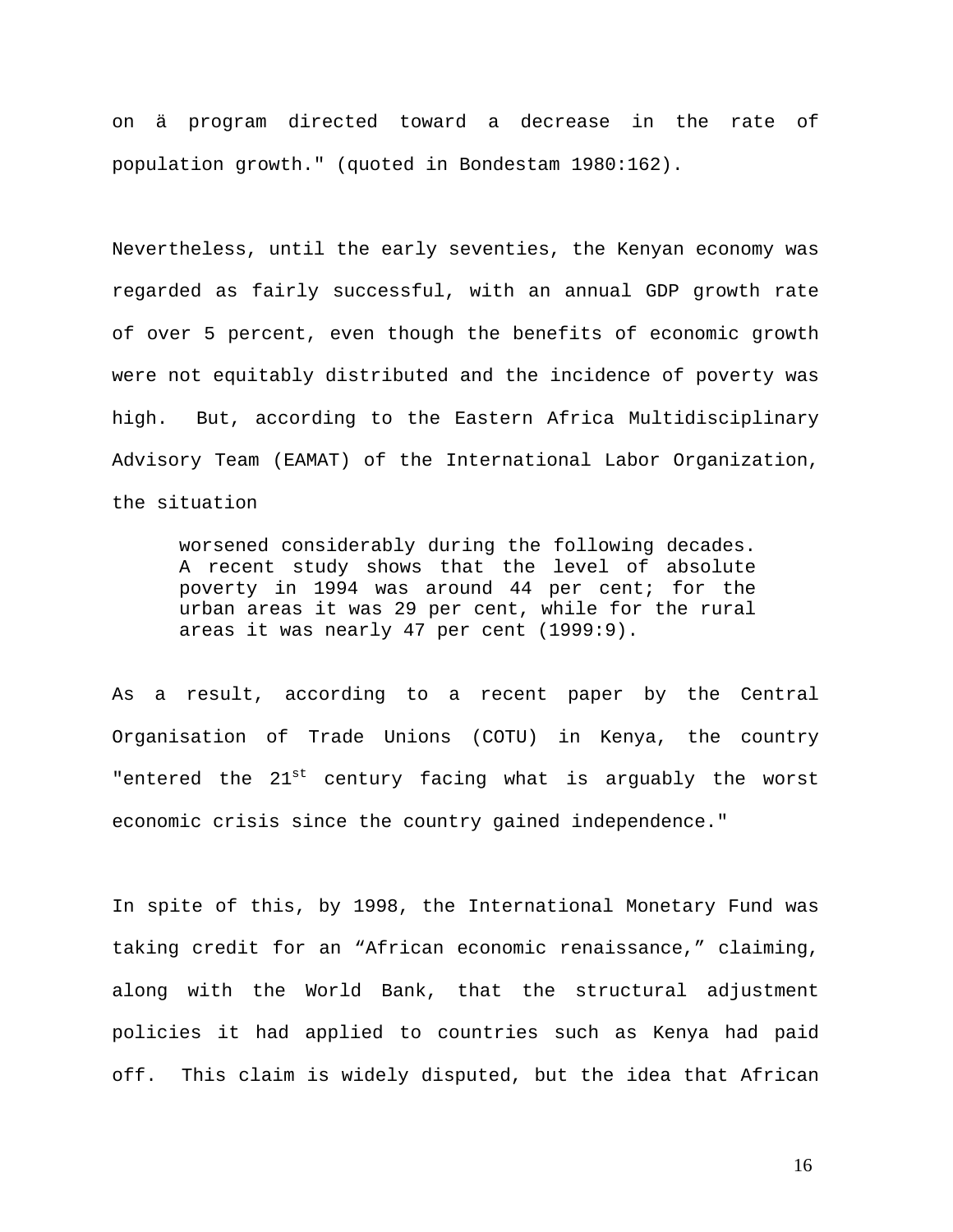countries are economically on the upswing defines the prevailing framework within which the Bank and OECD countries typically address a wide variety of policy issues facing the Third World. Among these is AIDS. Because the IMF and the Bank are now curiously optimistic about the economies of countries such as Kenya, they are disinclined to view AIDS in Sub-Saharan Africa as a function of poverty. On the contrary, where the World Bank was saying in 1983 that rapid population growth was "the single most important obstacle to sustaining rising living standards in Kenya over the long term," today, when population growth is lower, the Bank now maintains that the main impediment to sustained economic prosperity in Sub-Saharan Africa is AIDS. This position is exemplified in a 1999 draft report by the Human Development Sector of the Africa Region of the World Bank, *Why Strategies to Reduce Poverty in Africa Should Focus on HIV/AIDS and Sexual and Reproductive Health*. Because it attributes AIDS exclusively to HIV and HIV transmission to sexual behavior, the paper effectively reduces underdevelopment in Africa to a reproductive health issue, which hinges on individual responsibility.

In terms of the epidemiological history of the region, the orthodox Western prognosis for AIDS in Africa represents nothing very new. Fourteen years ago, Packard and Epstein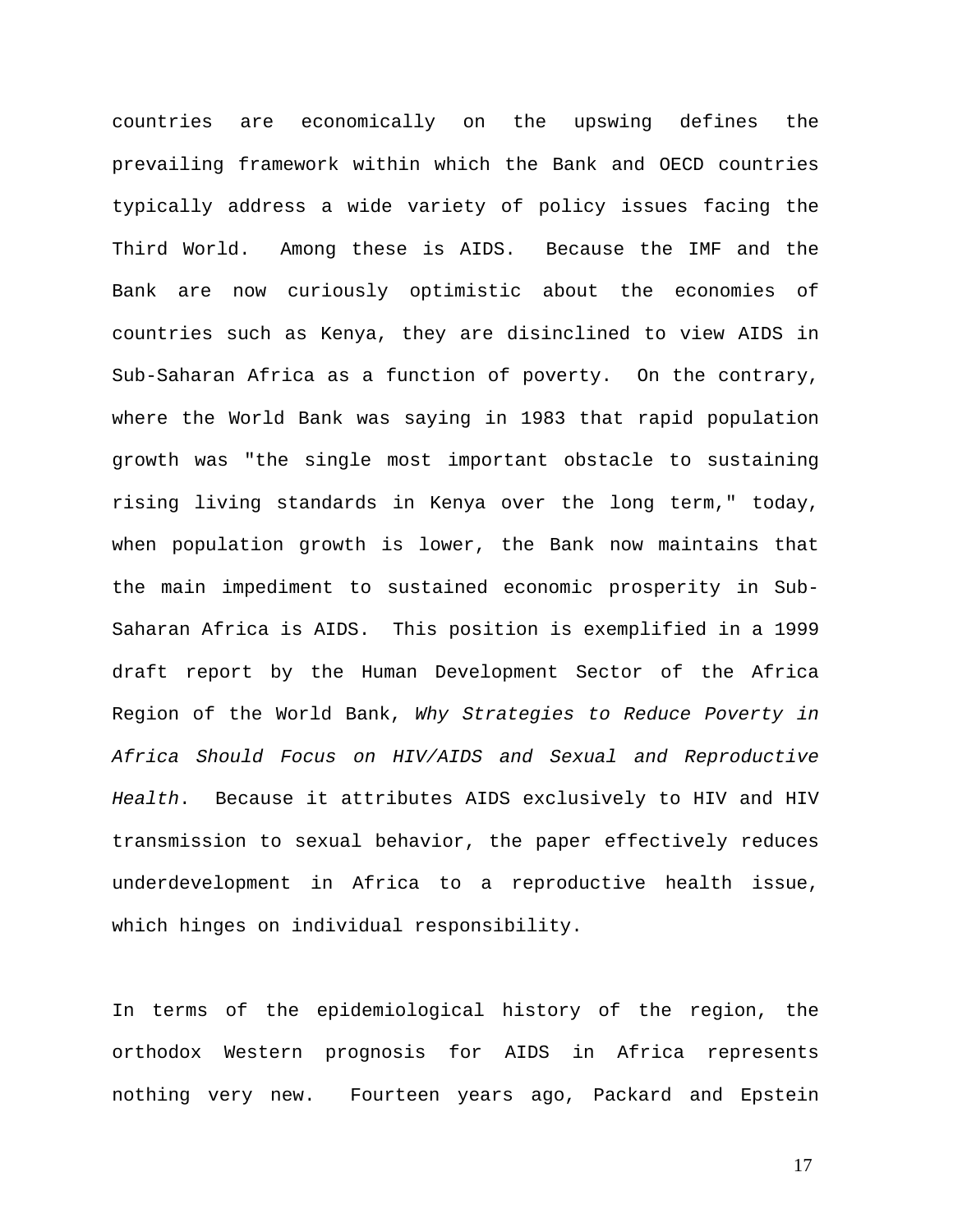(1991) noted that it echoed expectations about the consequences of syphilis (another disease that was characterised as sexually transmitted, although African syphilis often turned out to take non-venereal, such as yaws) voiced earlier in the  $20^{th}$  century when, for example, "a leading British expert on syphilis…concluded in 1906 that 'As things are at present, the entire population is in danger of being exterminated by syphilis in a very few years, or of being left a degenerate race fit for nothing.' " (quoted in Packard and Epstein 1991:772))

It was in this intellectual environment, a colonial legacy, that, as Epstein and Packard note, "Early discussions of AIDS in Africa developed." (p. 773) Thus, from early on, when it was necessary to consider why the spread of AIDS was characterised by a relatively balanced sex ratio in Sub-Saharan Africa, compared to the overwhelming number of cases among homosexual men in the West, this contrast was largely explained in terms of certain assumptions about African sexual behavior. It was a theme that became "the central focus of medical inquiries into the problem of AIDS." (p. 774) and it was certainly where the research funding was. One waited a perilously long time for medical science to question the legitimacy of these assumptions –until David Gisselquist and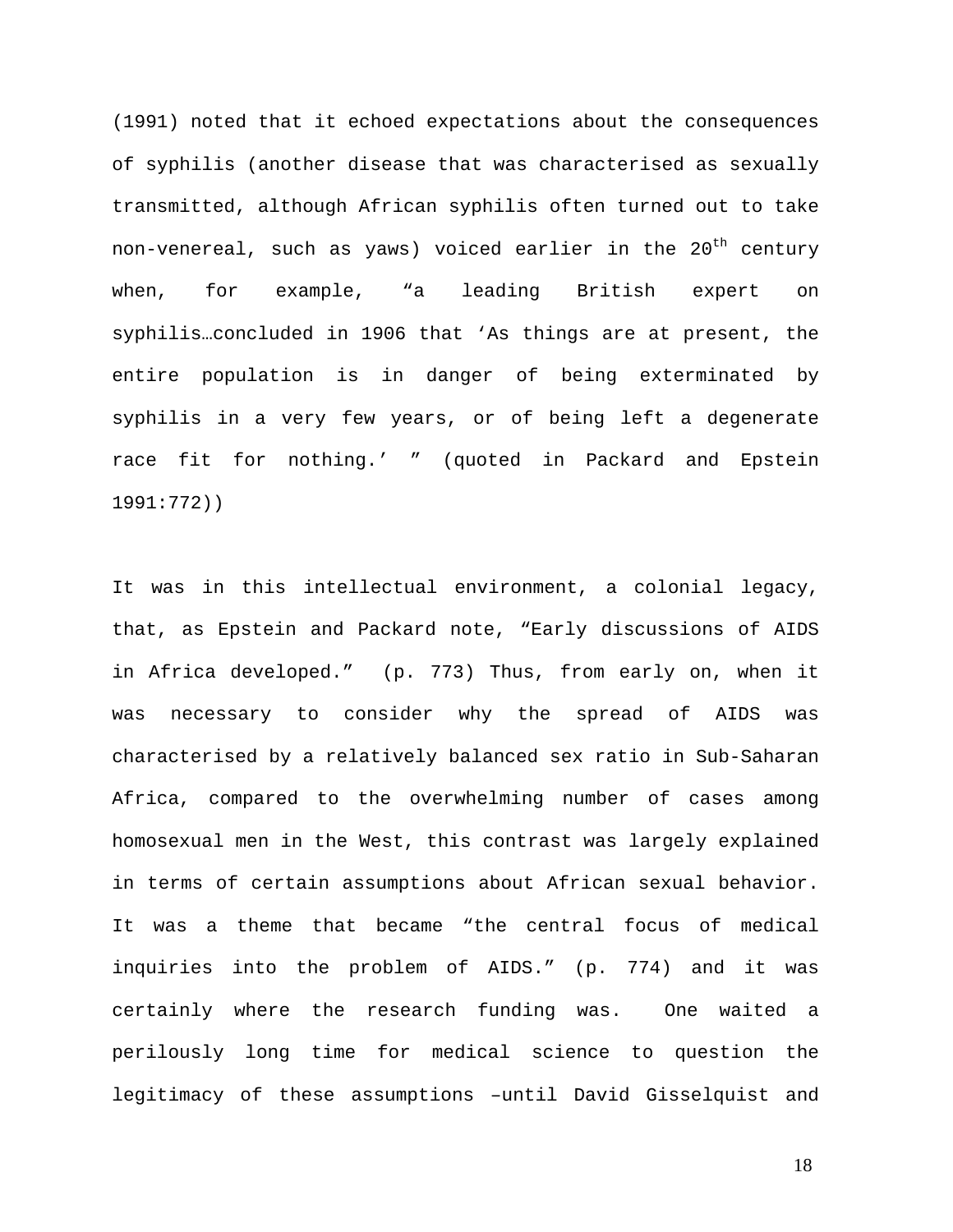his colleagues, in an article published in 2002 in the *International Journal of STD and AIDS*, demonstrated that there is little correspondence between patterns of HIV prevalence (not to mention AIDS) in Sub-Saharan Africa and those of sexual behaviour.

This strongly suggests that we must seriously reconsider the epidemiology of AIDS, especially in the case of Sub-Saharan Africa. At the heart of such a rethink should be a focus on the economic, social and environmental consequences of debt and structural adjustment and their cumulative impact on the human immune system and its capacity to respond to the resurgence of many of the diseases that are currently subsumed under the rubric of AIDS. Why? The first cases of AIDS were documented in Africa in 1982. It was first reported in Kenya in 1983. In the rush to blame AIDS and its predicted impact on the same sexual practices which had long been regarded as the source of the region's "population problem" and diseases such as syphilis, there were only a few writers --among them Meredith Turshen of Rutgers University-- who bravel questioned (cf. Turshen 1988) whether we should not also be looking at political economic factors and to the vulnerability of people whose immune systems were compromised by poverty and malnutrition. A similar position has been taken by the World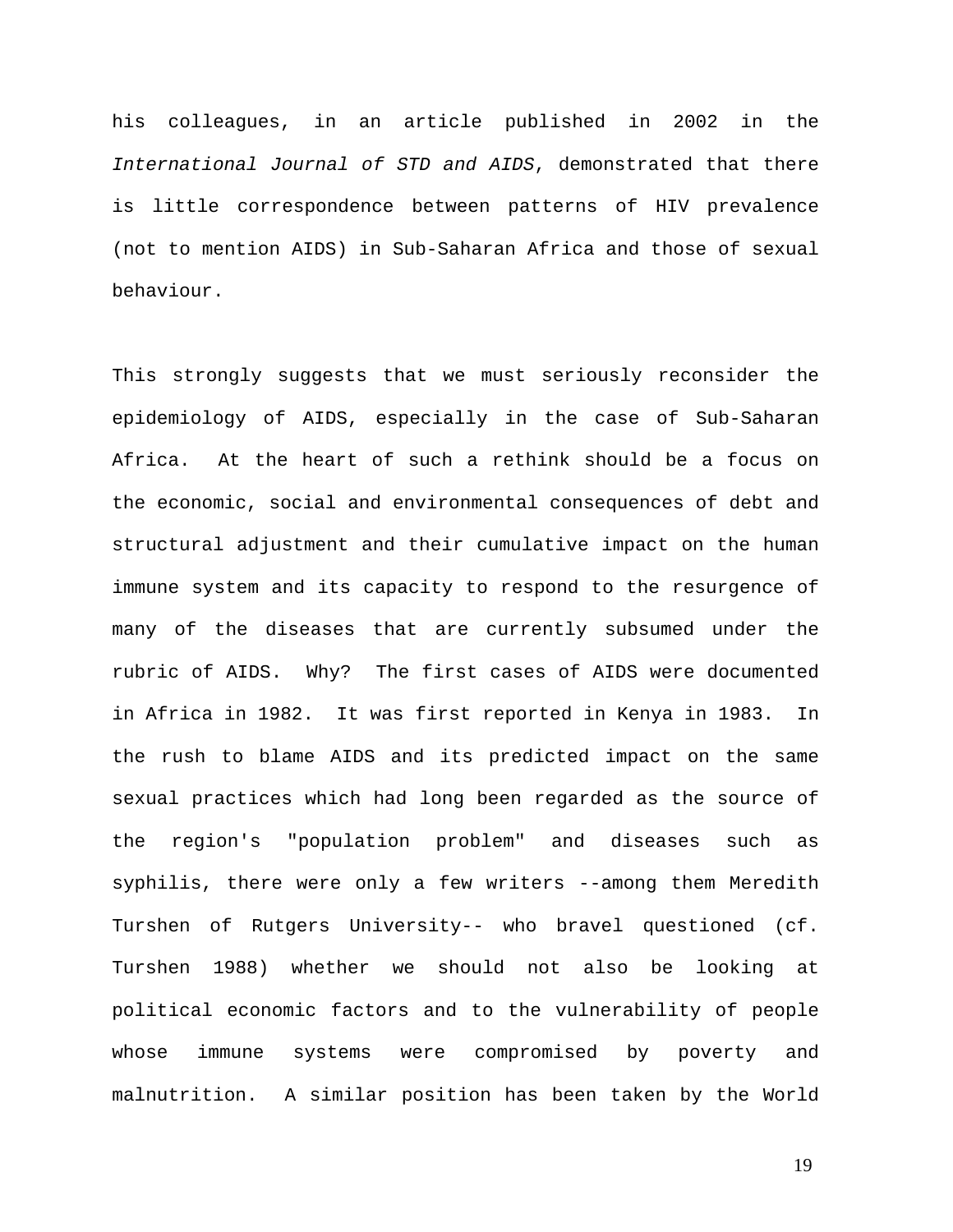Development Movement in a 1999 report, *Deadly Conditions? Examining the Relationship Between Debt Relief Policies and HIV/AIDS*, which notes that, "While not restricted solely to poor people, AIDS is a disease of poverty, marginalisation and social and economic injustice." This is certainly likely to be the case in a country such as Kenya where, according to the World Bank in 1995, "half of the population was…unable to consume a minimum requirement of food and essential non-food commodities."

Turshen, however, still subscribed to the conventional view that the sexual transmission of HIV caused AIDS. But, University of California retrovirus specialist, Peter Duesberg, has made a powerful argument over the past fifteen years that this is very unlikely to be the case. While not disavowing the idea of HIV causation, David Gisselquist and his colleagues, in an article published last year in the *International Journal of STD and AIDS*, nonetheless lend significant support to Duesberg's position by noting that there is little correspondence between patterns of HIV prevalence (not to mention AIDS) in Sub-Saharan Africa and those of sexual behaviour. This strongly suggests that we must seriously reconsider the epidemiology of AIDS, especially in the case of Sub-Saharan Africa. At the heart of such a rethink should be a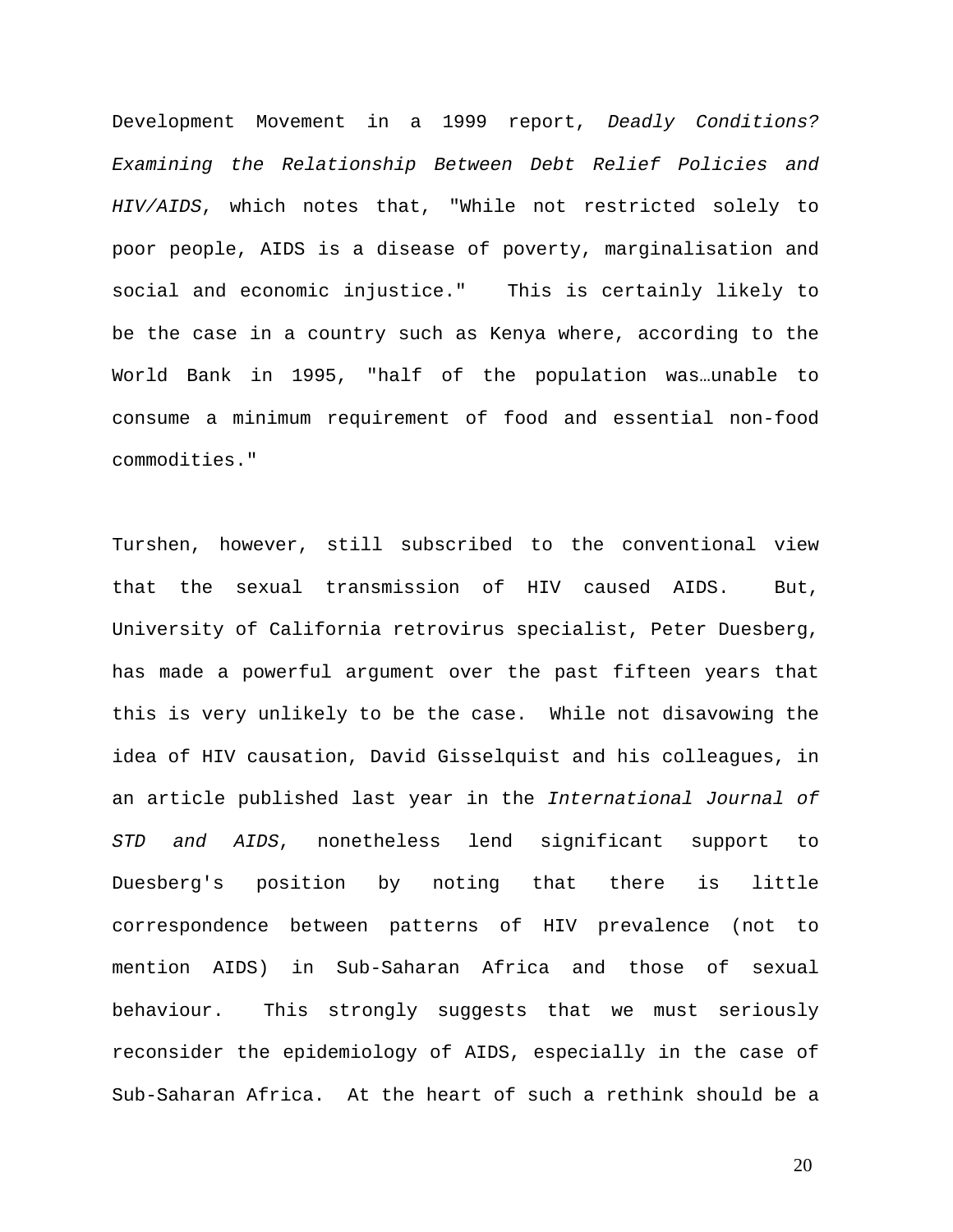focus on the economic, social and environmental consequences of debt and structural adjustment and their cumulative impact on the human immune system and its capacity to respond to the resurgence of many of the diseases that are currently subsumed under the rubric of AIDS.

The World Development Movement noted in 1999 that, as of three years ago,

One third of children in Africa are significantly malnourished. UNICEF suggest that SAPs have contributed to the widespread deterioration in the nutritional status of children, pregnant women and lactating mothers in rural and urban areas undergoing structural adjustment programmes.

The implications for the spread of AIDS diseases are clear, for, as *The Merck Manual* notes,

Malnutrition can also seriously impair the immune system. The malnutrition may involve a deficiency of all nutrients, or it may involve primarily proteins and certain vitamins and minerals…When malnutrition results in a weight that is less than 80 percent of the ideal weight, the immune system is usually somewhat impaired. When the weight is reduced to less than 70 percent of ideal weight, the immune system is usually severely impaired (Merck 1995-2000)

Thus, in 1998, in its *State of the World's Children Report*, UNICEF stated "that malnutrition impairs the immune system of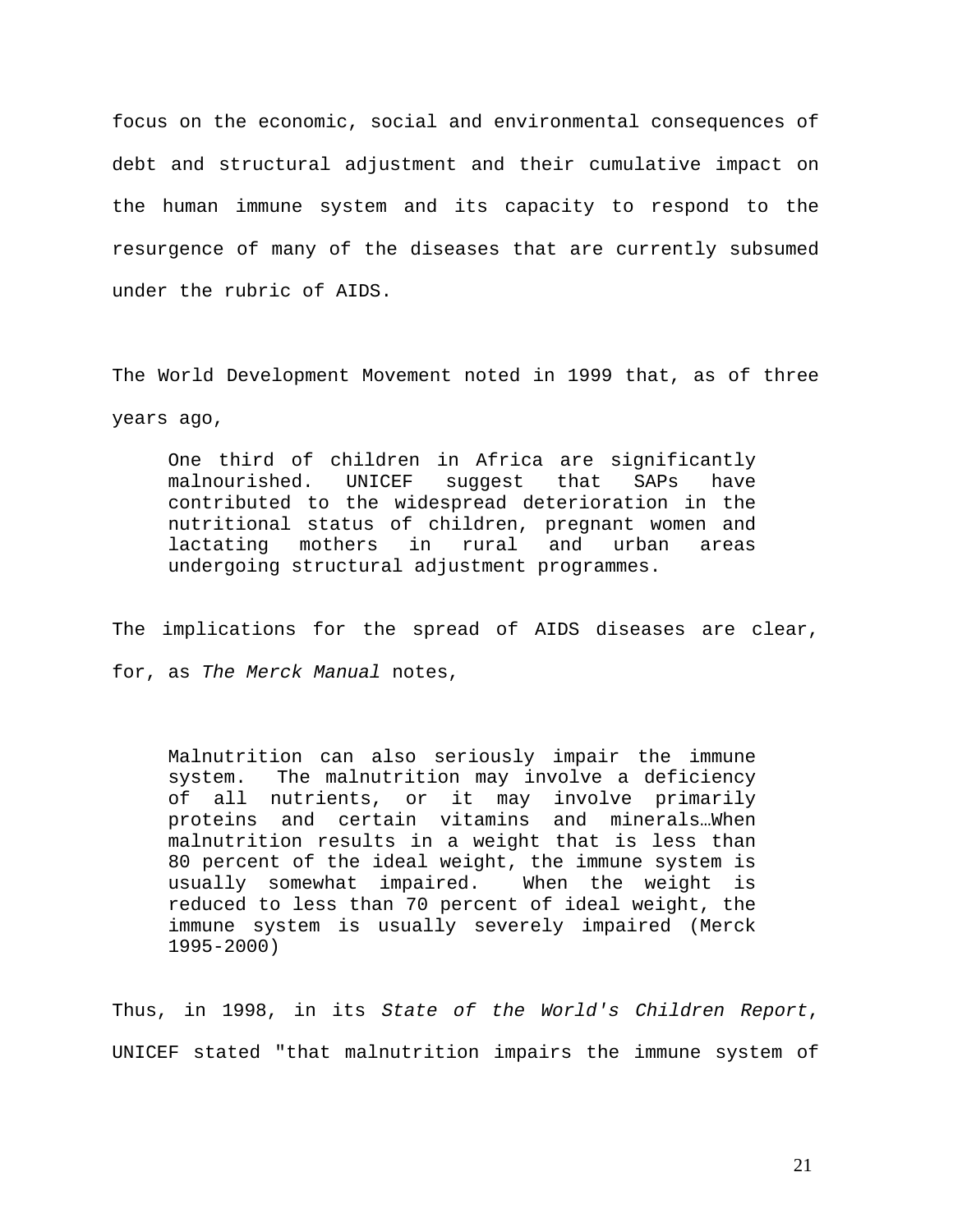at least 100 million young children and several million pregnant women --none of them infected by HIV."

Among other causes of ïmmuno-suppression are diseases such as malaria and tuberculosis, both of which are on the rise globally, in developed countries such as England (Elender, Bentham and Langford 1998) as well as in developing countries such as those of Sub-Saharan Africa. As a result, the WHO already had estimated, in 1990, that one-third of the world's population was infected with tuberculosis, which caused onequarter of avoidable deaths among young adults (Parry and Davies 1996) Trends in tuberculosis prevalence seem to be closely related to material deprivation (including poor and over-crowded housing, poor diet) and, although the WHO has designated tuberculosis as an AIDS disease, recent evidence from England certainly suggests "that AIDS has little influence on the level of tuberculosis mortality in the wider population." (Elender, Bentham and Langford 1998:673). In the countries of Sub-Saharan Africa, the rise in tuberculosis is likely to be related to adverse economic development policies since the early eighties, including the impact of structural adjustment. Yet, the conventional HIV/AIUDS model clearly has prevented research in that direction.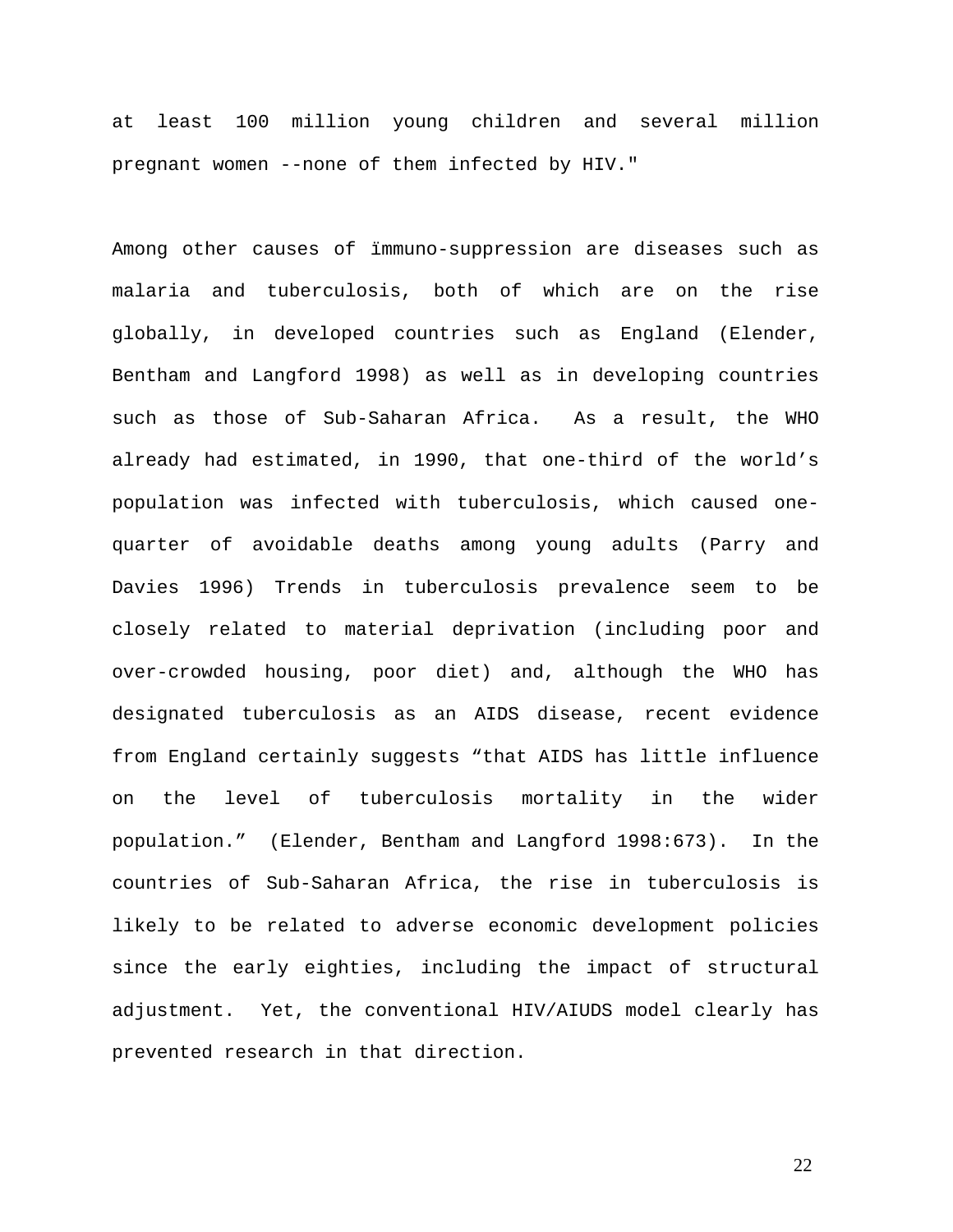In such areas as Sub-Saharan Africa, an increase in malaria – which is on the rise in many parts of the world— can be attributed to the spread of anophelene mosquitoes (the malaria vector) into new niches that are being created by the effects of economic development strategies such as deforestation.

Deforestation, in turn, is rarely the result of solely local actions or even of national policies, but owes much, as Solon Barraclough (1992) has concluded, to the "rigid insistence on certain kinds of monetary, fiscal, trade and privatization policies by the international financial institutions in the name of stabilization and structural adjustment" (which have led to an increase in commercial agriculture, logging, loss of fuel subsidies or simply to the financial inability of the state to manage and protect forest resources. In general, as Susan George has concluded, the unrelieved burden of Third World debt has forced poor countries with significant forest reserves to generate export earnings by cashing in on their natural resources.

In some places, World Bank-promoted expansion of nontraditional export crops has also meant a "continued assault of pesticides," which has led to widespread mosquito resistance, at the same time that malarial parasites have also become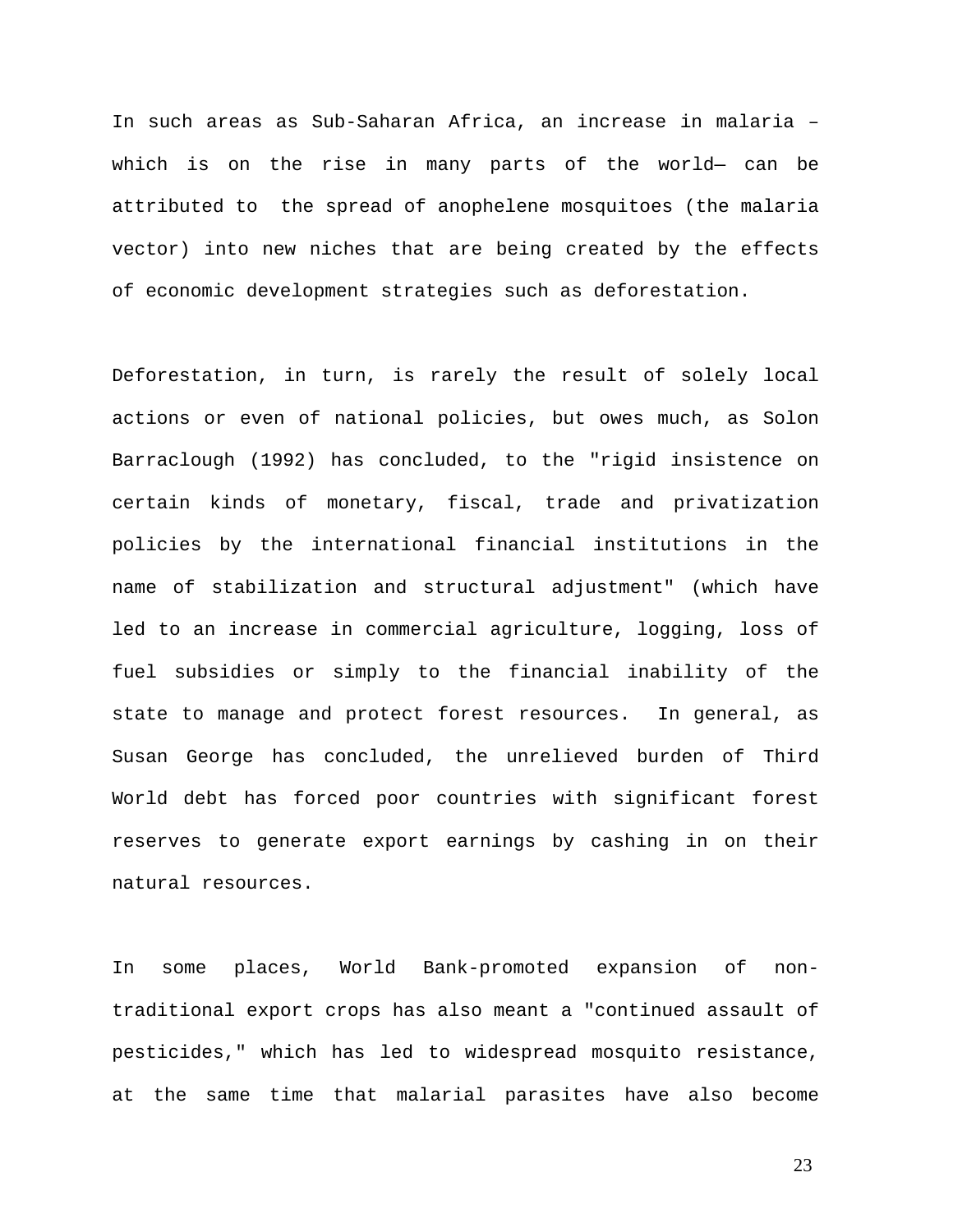resistant to conventional drugs. This is a special problem for developing countries whose shrinking public health budgets cannot assume the costs of newer, more effective treatments. Meanwhile, many of the agro-chemicals used in commercial agriculture in such countries themselves pose a serious threat to the integrity of the human immune system.

There is no doubt that there have been sporadic but important efforts to highlight the impact of structural adjustment on the rise of ill-health in Sub-Saharan Africa. Yet, in general, even this argument, while understanding that malnutrition itself weakens the immune system, assumes that this simply makes people "more vulnerable to viruses such as HIV," when the deterioration of the immune system is precisely what AIDS is.

The failure to recognise that the cumulative impact of the structural determinants of malnutrition and adverse environmental change on the immune function of the global poor may be enough to account for the rise of AIDS –and of immunological dysfunction generally-- in developing countries such as Kenya—is also a failure of medical science to set its inquiries in a broad social context, rather than a narrow technical one.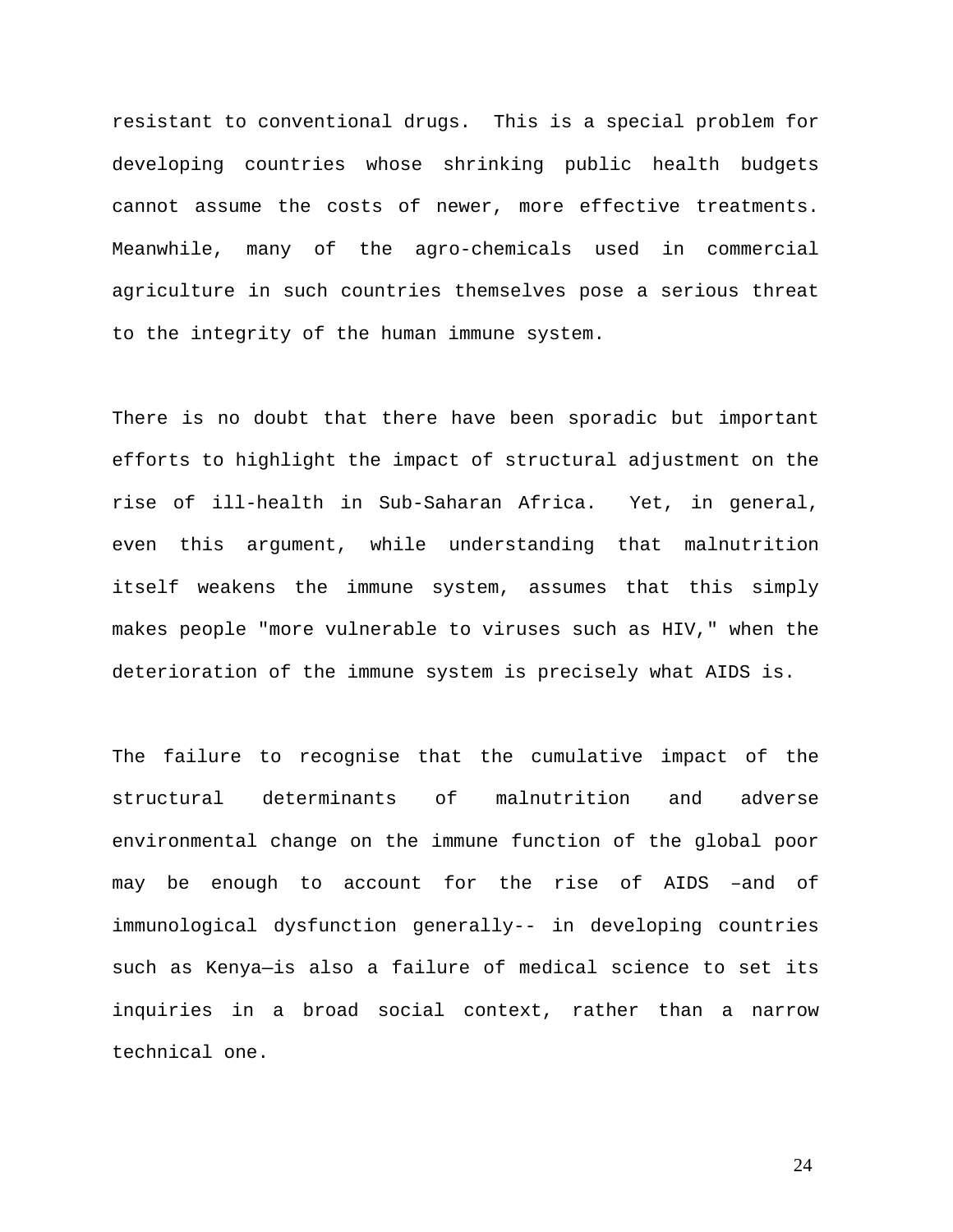In general, historians of science and medicine have tended to confirm the insights of Virchow and McKeown. But, Western, science by adhering to a far more restrictive medical model, has not only failed to challenge the conventional AIDS model; it has effectively allowed non-scientists to continue to set the AIDS agenda. It has allowed the World Bank to remain committed to the conventional view that AIDS is the result of patterns of sexual behavior and to suggest that the *key* to the future economic well-being of Sub-Saharan Africa is a change in the sexual practices of its people. This view is echoed in a recent WHO report by Harvard's neo-liberal guru, Jeffrey Sachs, and his colleagues (Sachs et al. 2001), which ascribes the high prevalence of "HIV/AIDS" in sub-Saharan Africa to particular sexual patterns and practices and which regards the costs of AIDS as one of the chief impediments to African development.

## **CONCLUSIONS**

The question today is whether science is too much embedded in the system which generates the dominant ideology and whether its priorities are too subservient to that ideology to allow the critical nature of scientific reasoning to help us to question conventional thinking and its human costs and consequences. There is some suggestion that headway is slowly being made toward a more productive interpretation of AIDS.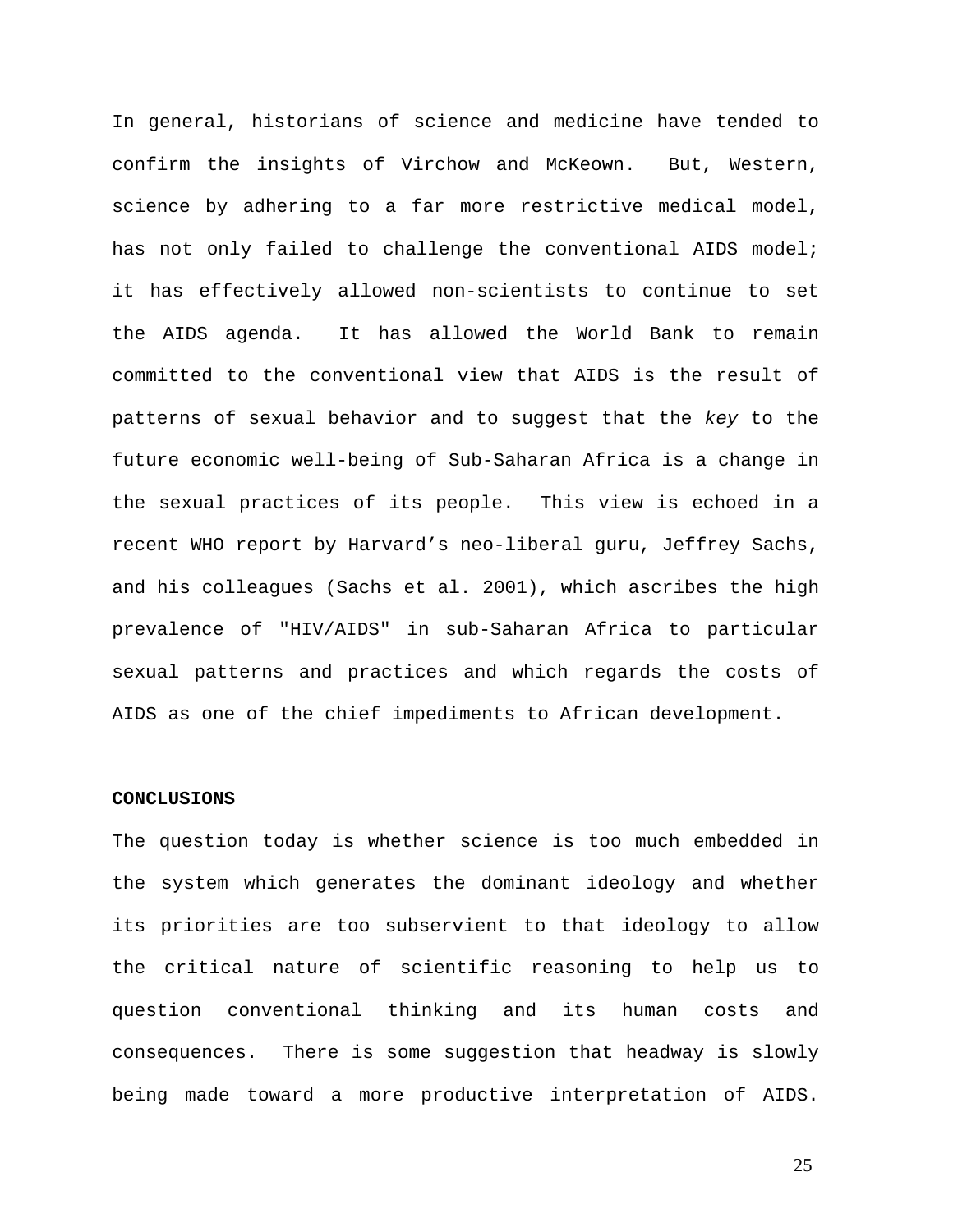Though a virologist and not a social scientist, Duesberg has pointed the way, along the lines suggested by McKeown's earlier work, by emphasising that the disparate epidemiological patterns in the U.S. and Sub-Saharan Africa are unlikely to be explained in terms of a single HIV-caused AIDS pandemic As he wrote in 1992:

The hypothesis that human immunodeficiency virus (HIV) is a new, sexually transmitted virus that causes AIDS has been entirely unproductive in terms of public health benefits. Moreover, it fails to predict the epidemiology of AIDS, the annual AIDS risk and the very heterogeneous AIDS diseases of infected persons. The correct hypothesis must explain why: (1) AIDS includes 25 previously known diseases and two clinically and epidemiologically very different epidemics, one in America and Europe, the other in Africa (Duesberg 1992:201).

Thirteen years later, nothing has changed –except that there is both more evidence in Duesberg's favor and even more hostility toward his dissident views –views which embody precisely that aspect of the scientific mind which Chargaff lamented the passing of. No wonder that Basu, Mate and Farmer were prompted to write, in a letter to *Nature*:

Given the strong correlations between poverty and AIDS, one might question the priorities of those scientists who have chosen to battle with dissident colleagues rather than m aking the main thrust of their campaign the epidemiology of a disease worsened by sustained indebtedness (2000)

in countries in Sub-Saharan Africa especially.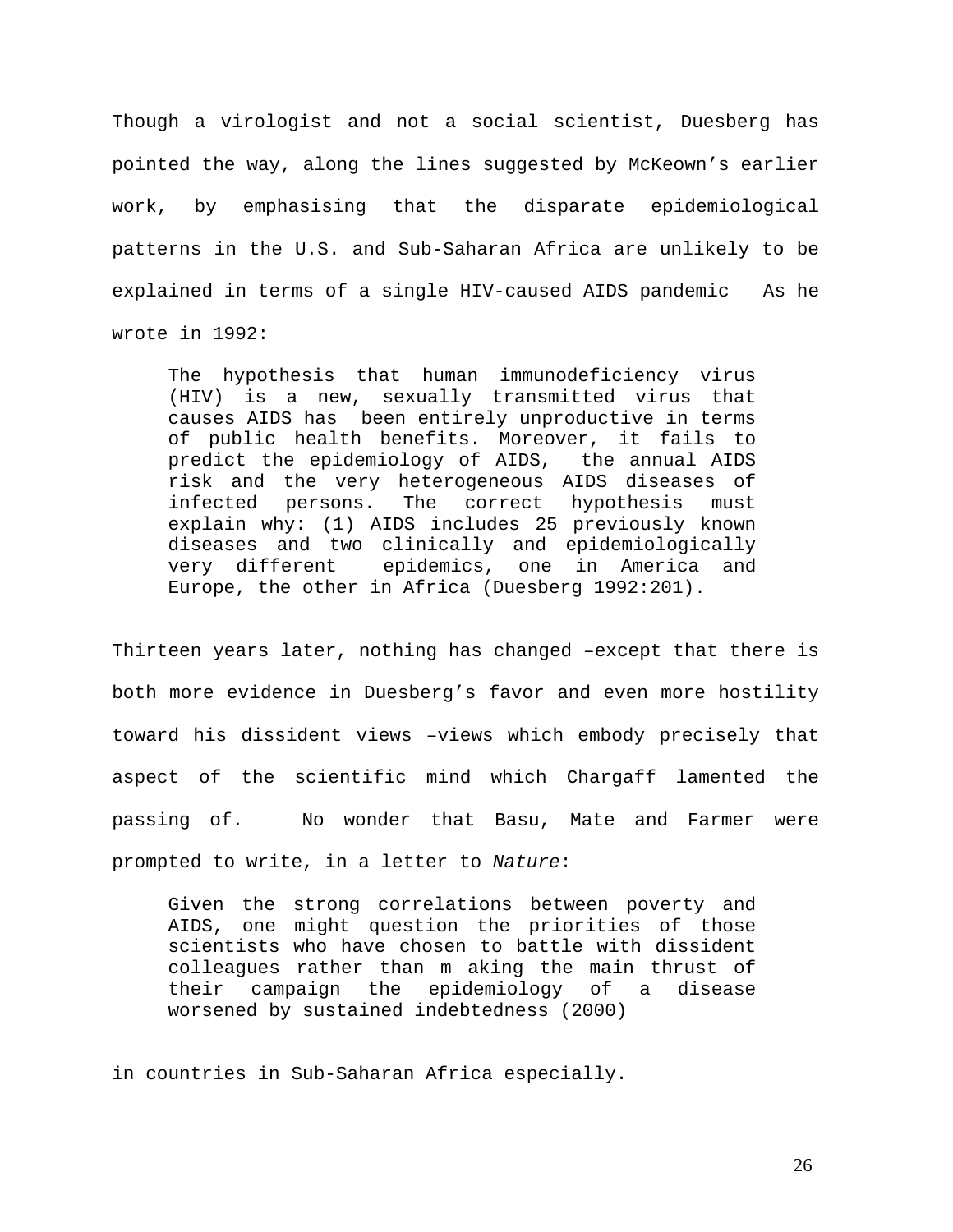Since Duesberg's first interventions in the AIDS field in the late 1980's, the sexual transmission of HIV has been called into serious question from different quarters, at the same time that it has become increasingly clear that the distribution of AIDS diseases depends on a number of factors, among which malnutrition is preeminent. Since malnutrition is a source of immuno-suppression in its own right, the putative role of HIV is necessarily becoming less essential. The time has surely come then for us firmly to situate AIDS within the broader context that Virchow, McKeown, Goldberger and others advocated and, in line with Chargaff's vision of a more truth-seeking, non-establishment science, to turn our attention to the process of adverse development which may be the source of the increasing prevalence of AIDS diseases in the countries of Africa and other parts of the Third World.

## **REFERENCES**

Basu, Sanjay, Kedar Mate and Paul Farmer 2000 Debt and Poverty Turn a Disease into an Epidemic. *Nature* 407(13),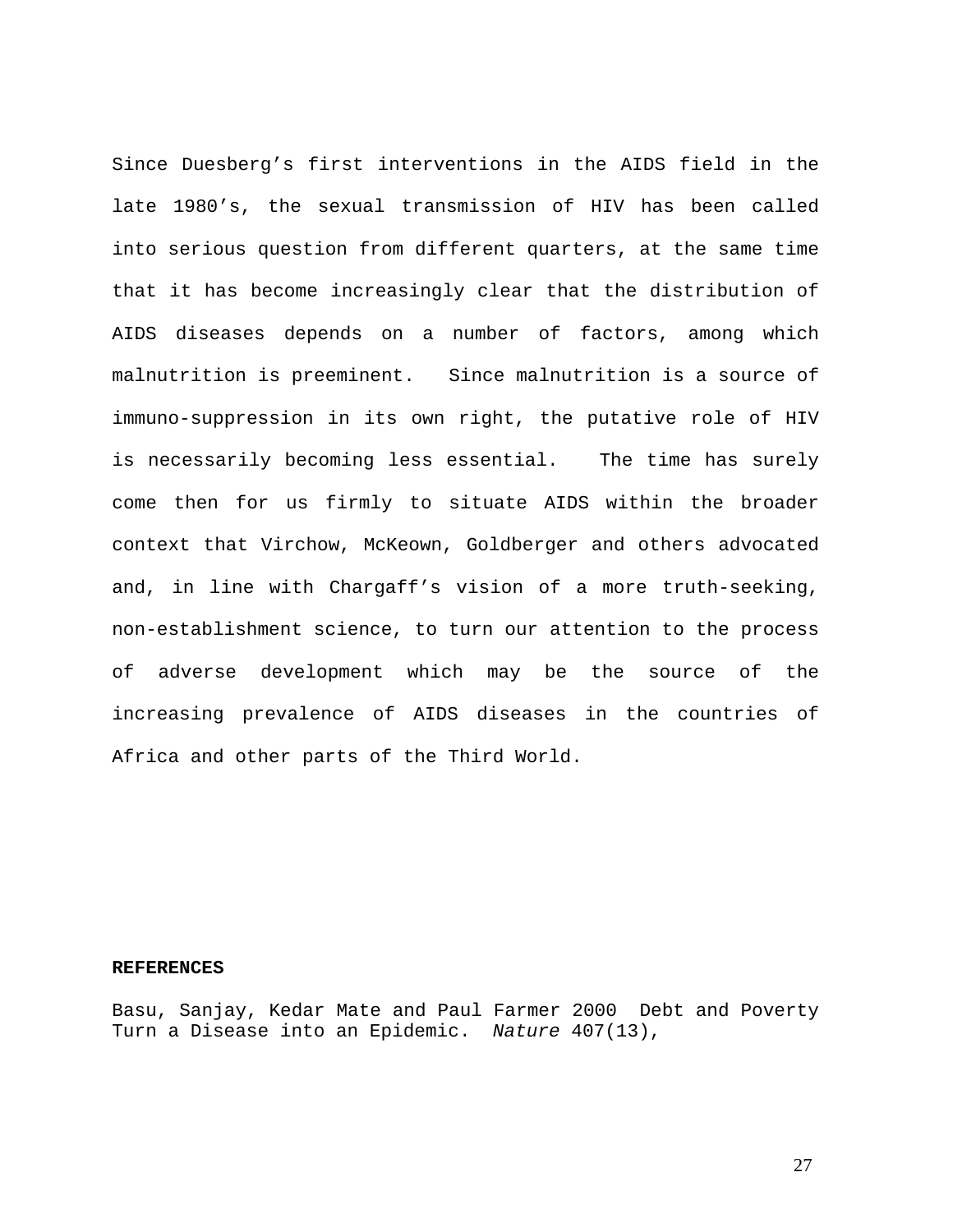Barraclough, Solon 1992 The Struggle for Land in the Social Dynamics of Deforestation. Paper presented at the Conference on Social Dimensions of Environment and Sustainable Development, Valletta, Malta, 22-25 April.

Chargaff, Erwin 1980 In Praise of Smallness. *Perspectives in Biology and Medicine* (1980) 23, 37

Duesberg, Peter 1987 Retroviruses as Carcinogens and Pathogens: Expectations and Reality. *Cancer Research* 47:1199-1220.

\_\_\_\_\_\_\_\_\_\_\_\_\_1996 *Inventing the AIDS Virus*. Washington, D.C.: Regnery Publishing.

\_\_\_\_\_\_\_\_\_\_\_\_\_ and David Rasnick 1998 The AIDS Dilemma: Drug Diseases Blamed on a Passenger Virus. *Genetica* 104:85-132.

Duesberg, Peter 1992 AIDS Acquired by Drug Consumption and Other Non-contagious Risk Factors. *Pharmacology & Therapeutics* 55: 201-277.

Elender F., G. Bentham and I. Langford 1998 Tuberculosis Mortality in England and Wales during 1982-1992: Its Association with Poverty, Ethnicity and AIDS. *Social Science and Medicine* 46(6): 673-81.

Gisselquist, David et al. 2002 HIV Infections in Sub-Saharan Africa Not Explained by Sexual or Vertical Transmission. *International Journal of* 

Hotez, Peter et al. 2004 Hookworm Infection. *The New England Journal of Medicine* 315(18):799-807.

Lucent Technologies 2002a Nobel Laureate Arno Penzias Retires After 37 Years at Bell Labs [http://www.bell](http://www.bell-labs.com/user/feature/archives/penzias/)[labs.com/user/feature/archives/penzias/](http://www.bell-labs.com/user/feature/archives/penzias/)

\_\_\_\_\_\_\_\_\_\_\_\_\_\_\_\_\_\_\_\_2002b Awards. [http://www.bell](http://www.bell-labs.com/about/awards.html)[abs.com/about/awards.html](http://www.bell-labs.com/about/awards.html)

MacKenbach, Johan 2004 Carl von Linne, Thomas McKeown, and the Inadequacy of Disease Classification. *European Journal of Public Health* 14(3):225.

McKeown, Thomas 1979 The Role of Medicine: Dream, Mirage, or Nemesis? Princeton, NJ: Princeton University Press.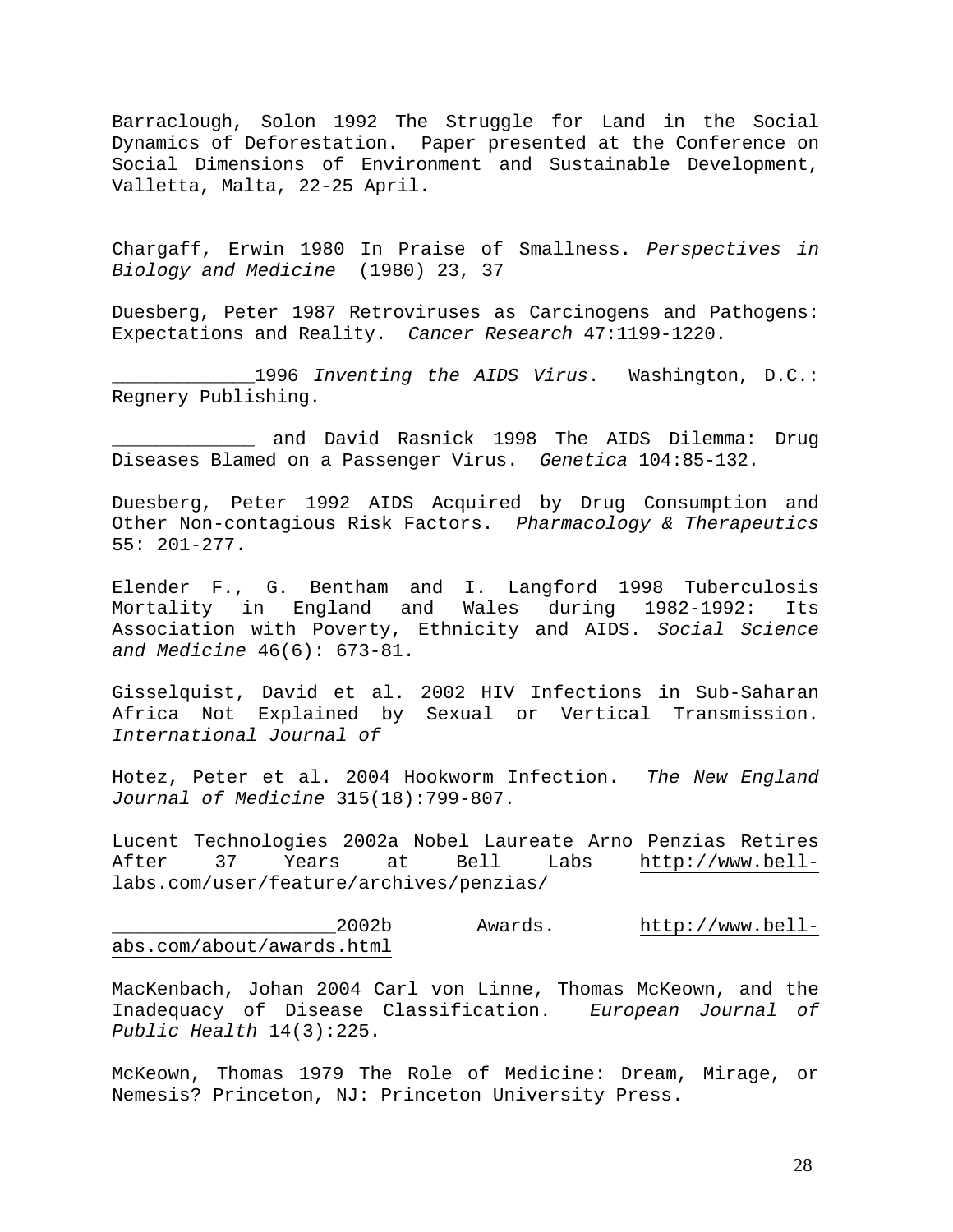Packard, Randall and Paul Epstein 1991 Epidemiologists, Social Scientists, and the Structure of Medical Research on AIDS in Africa. *Social Science and Medicine* 33(7):771-794.

Profile http://www.bell-labs.com/user/apenzias/profile1.html

S. Ramaseshan The amoral scientist – Notes on the life of Fritz Haber http://www.ias.ac.in/currsci/oct25/articles35.htm

Ross, Eric B. 1998 *The Malthus Factor: Poverty, Politics and Population in Capitalis t Development*. London: Zed Books.

In press. Sub-Saharan Africa, Kenya and the Malthusian Paradigm in Contemporary Development Thinking. *In* Michel Pimbert (ed.) *Reclaiming Knowledge for Diversity*. London: Earthscan.

Sachs, Jeffrey et al. 2001 *Macoeconomics and Health: Investing in Health for Economic Development*. Report of the Commission on Macroeconomics and Health, chaired by J. Sachs. Geneva: World Health Organization.

The Manhattan Project Heritage Preservation Association, Inc. 2002 A Tribute to...Hans Albrecht Bethe. [http://www.childrenofthemanhattanproject.org/HF/Biographies%20-](http://www.childrenofthemanhattanproject.org/HF/Biographies%20-%20Men/bethe_cornell_4.htm) [%20Men/bethe\\_cornell\\_4.htm](http://www.childrenofthemanhattanproject.org/HF/Biographies%20-%20Men/bethe_cornell_4.htm)

Turshen, Meredith 1984 *The Political Ecology of Disease*. New Brunswick: Rutgers University Press.

\_\_\_\_\_\_\_\_\_\_\_\_\_\_\_\_\_\_\_1988 Aids and Health in Africa. Paper presented at the Institute of Social Studies. 28 April.

Watkins, Susan Cotts and Dennis Hodgson 1999 From Mercantilists to Neo-Malthusians: The International Population Movement and the Transformation of Population Ideology in Kenya. Paper presented at the Workshop on Social Processes Underlying Fertility Change in Developing Countries, 29-30 January 1998. Washington, D.C.: Committee on Population, National Academy of Sciences.

World Bank 1995 Kenya Poverty Assesment.World Bank PovertyNet Library. <http://poverty.worldbank.org/library/view/8696>

\_\_\_\_\_\_\_\_\_\_\_1999 Why Strategies to Reduce Poverty in Africa Should Focus on HIV/AIDS and Sexual & Reproductive Health.